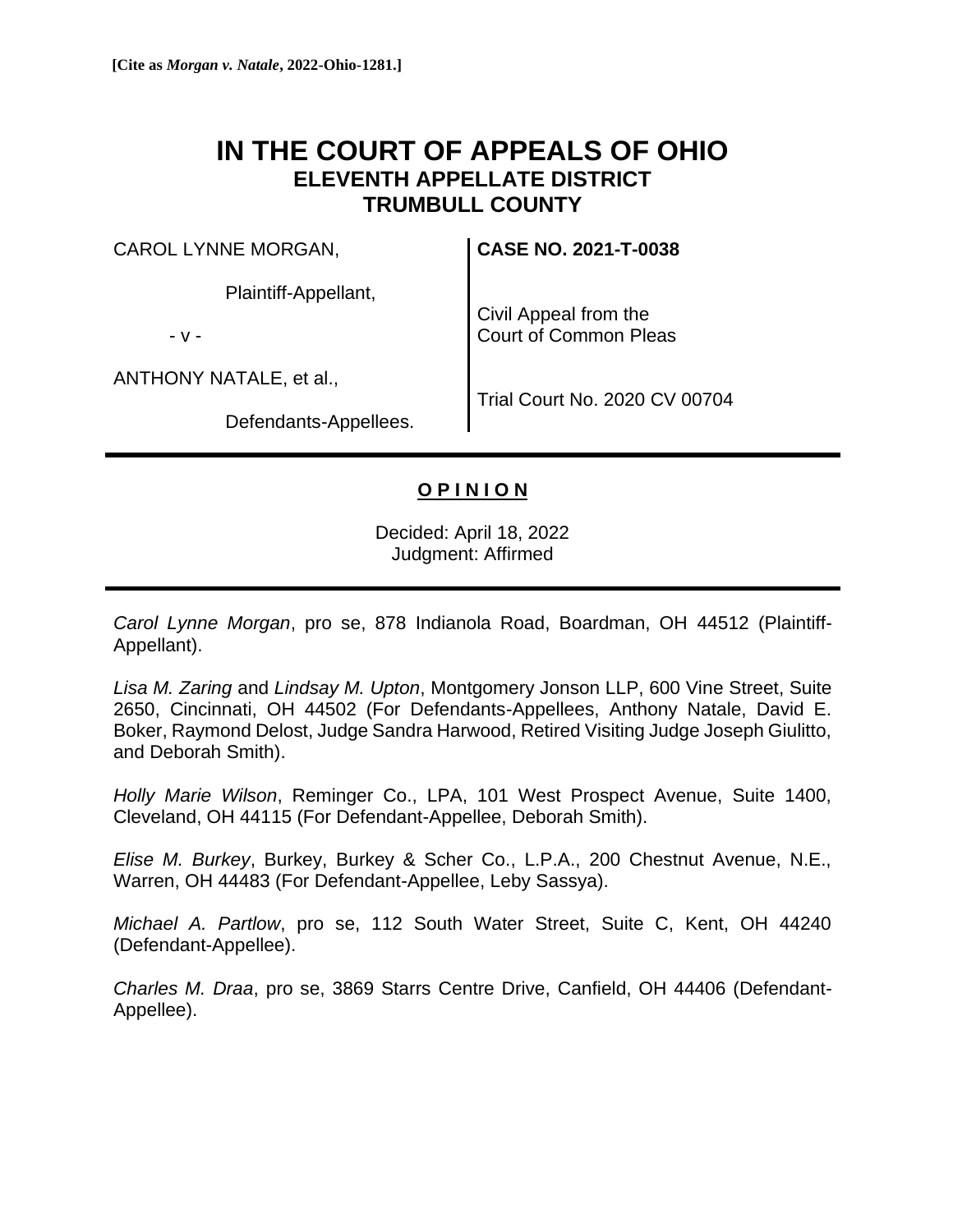*Jessica A. Reese* and *Mary McWilliams Dengler*, Dickie, McCamey & Chilcote, P.C., 250 Civic Center Drive, Suite 280, Columbus, OH 43215 (For Defendant-Appellee, Linda Baer Bigley).

*Raymond J. Hartsough*, Assistant Prosecutor, Mahoning County Prosecutor's Office, 21 West Boardman Street, 5th Floor, Youngstown, OH 44503 (For Defendant-Appellee, Julie Rudolph, c/o Mahoning County CSB).

*Thomas A. Prislipsky,* Reminger Co., LPA, 11 Federal Plaza Central, Suite 1200, Youngstown, OH 44503; and *Brianna M. Prislipsky*, Reminger Co., LPA, 101 Prospect Avenue, West Suite 1400, Cleveland, OH 44115 (For Defendant-Appellee Kim Lydic).

#### MARY JANE TRAPP, J.

**{¶1}** This appeal stems from over a decade of lengthy tortured divorce and custody proceedings between appellant, Carol Lynne Morgan ("Ms. Morgan"), and her ex-husband, appellee, Leby Sassya ("Mr. Sassya"). Ms. Morgan sued 12 individuals who participated in her family court proceedings, namely the Trumbull County Court of Common Pleas/Domestic Relations Division ("Family Court") judges and magistrates, the guardian ad litem ("GAL") who represented her children, attorneys who represented Ms. Morgan and Mr. Sassya, and witnesses from the custody proceedings.

**{¶2}** Ms. Morgan alleged claims for relief for intentional infliction of emotional distress, breach of contract, retaliation, fraud upon the court, and interference with her civil rights with vague, conclusory allegations that the Family Court order vacating her dissolution agreement and separation agreement was forged; that the participants in the family court proceedings colluded against her; and that a "secret committee" of attorneys made decisions behind the scenes that separated her from her children.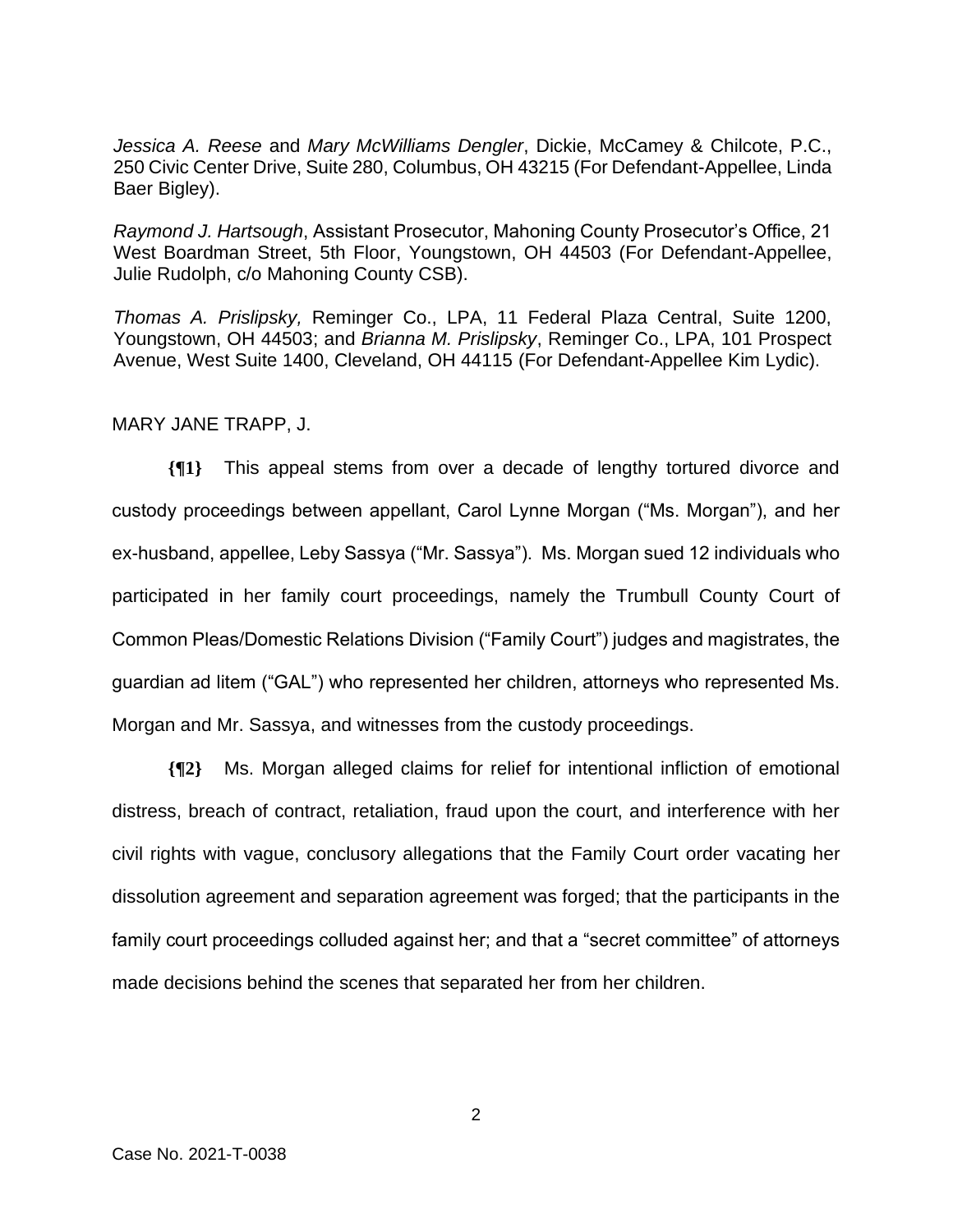**{¶3}** The trial court granted the appellees' various motions to dismiss, motions for judgments on the pleadings, and motions for summary judgment and issued a final appealable order in its last judgment entry.

**{¶4}** Ms. Morgan raises six assignments of error on appeal, contending that: (1) the trial court erred when it denied her motions for leave to amend her complaint to add a defendant, Elise Burkey ("Attorney Burkey"), Mr. Sassya's attorney; (2) the trial court erred in granting the appellees various motions to dismiss and for summary judgment; (3) while her third assigned error states that the trial court committed reversible error by striking two of her pleadings, her argument reveals she is contending that the trial court erred in awarding summary judgment to Mr. Sassya because he did not attach any evidence in support and/or an affidavit; (4) in granting the appellees' motions, the trial court committed "egregious" error and violated the United States and Ohio Constitutions by denying her right to a trial by jury; (5) the trial court allowed a "group of attorneys [sic] decide that my separation agreement contract should remain unenforced"; and (6) the trial court committed a fraud upon the court by preventing her from pleading her side of the case, violating her rights to due process and equal protection, committing ethical violations, and failing to perform its judicial duties.

**{¶5}** After a careful review of the record and pertinent law, we find Ms. Morgan's assignments of error to be without merit.

**{¶6}** Before setting out our holding, we are compelled by the history and record in this case to observe that Family Court proceedings regarding the allocation of parental rights, responsibilities, and support are one of the most difficult and emotionally charged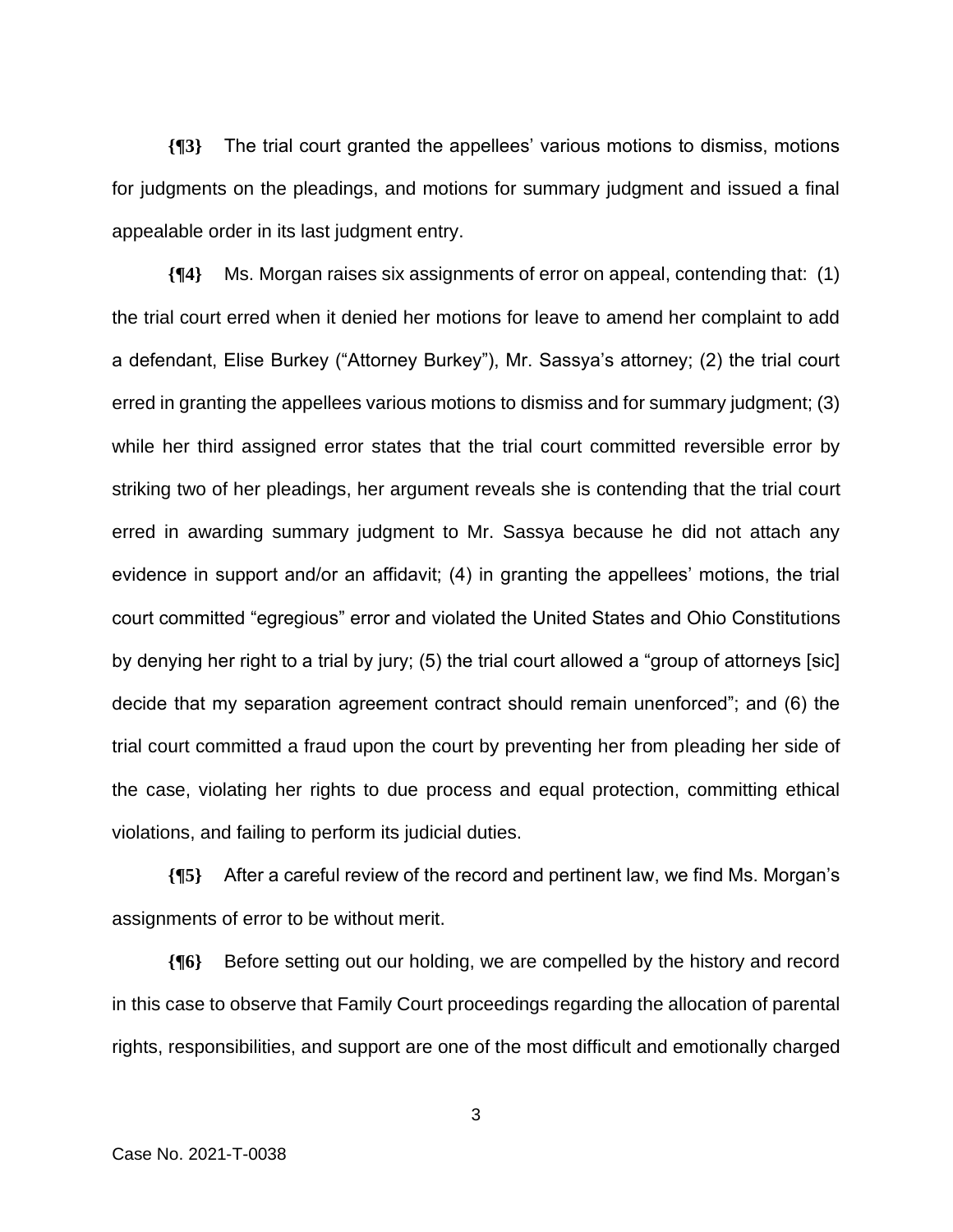proceedings our judicial system tackles. Two people, once joyously joined as one, produce children who are the special creation of that union. When the union sadly fails, and the parties cannot amicably resolve the determination of the allocation of parental rights, responsibilities, and support, the aggrieved parent seeks the intervention of the Family Court and this court. The process becomes a source of incredible pain and perceived need for retaliation.

**{¶7}** Our courts appreciate the emotion and the source of that emotion, but we are duty-bound to decide cases based on the law and the facts in the record before us. The healing an aggrieved parent seeks will never be found via lawsuits.

**{¶8}** Based on the record presented to this court, we find that the trial court did not abuse its discretion in denying Ms. Morgan's motion to amend her complaint to add Mr. Sassya's counsel as a defendant in this case because Ms. Morgan failed to set forth any operative facts establishing a prima facie case against her, and the amendment would have caused undue prejudice to Mr. Sassya.

**{¶9}** The "family court appellees" had absolute immunity from Ms. Morgan's claims, since her claims derived from alleged misconduct in the family court proceedings.

**{¶10}** Further, the trial court properly granted Mr. Sassya's summary judgment as a matter of law because there were no genuine issues of material fact. Mr. Sassya had absolute immunity arising from his role as a party in the litigation proceedings.

**{¶11}** The doctrine of res judicata barred Ms. Morgan's attempts to relitigate the family court proceedings, and her claim of civil interference necessarily failed since Mr. Sassya was not a state actor.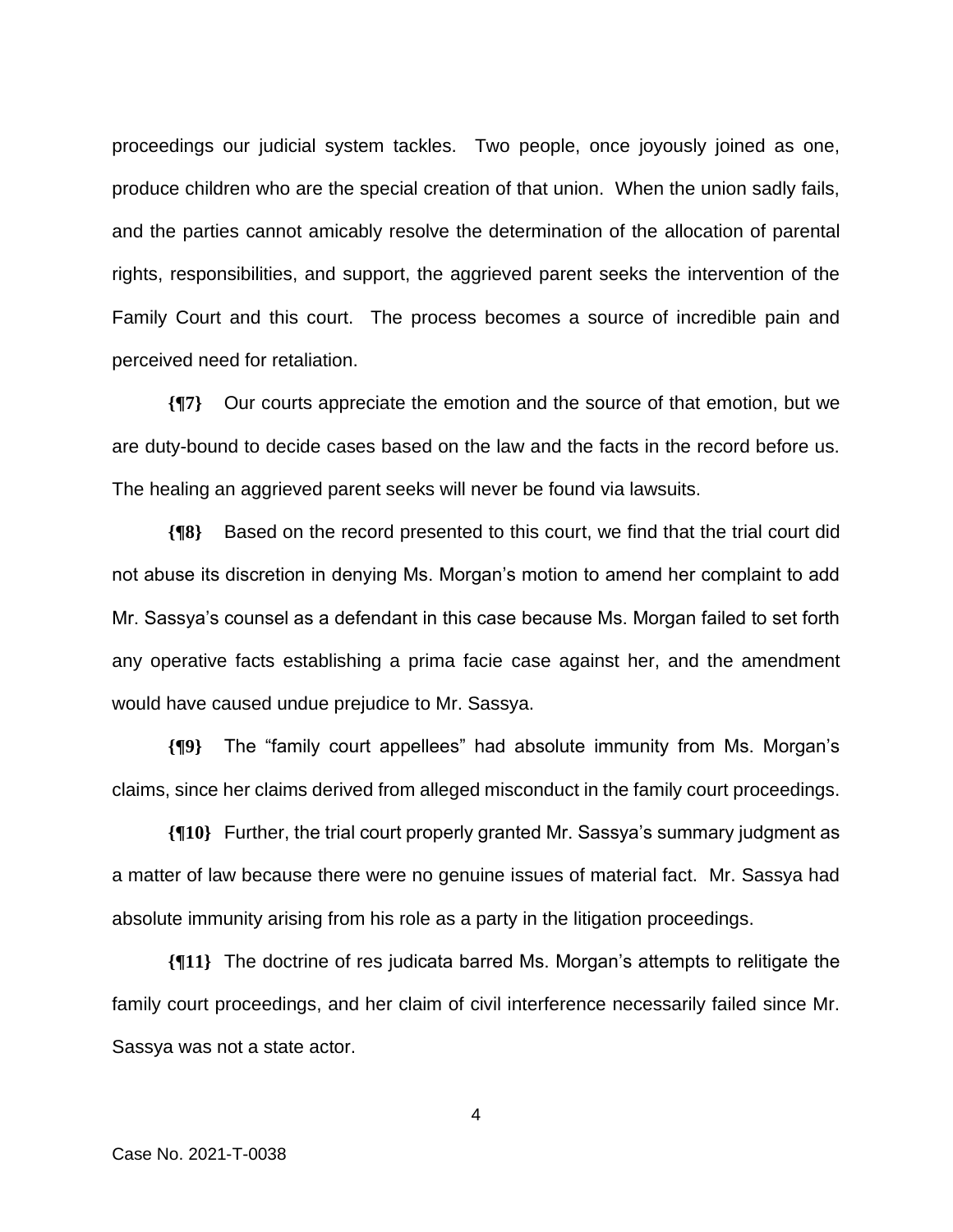**{¶12}** Additionally, since the trial court dismissed all of the appellees based on matters of law, there were no issues of fact remaining to be tried; thus, Ms. Morgan's right to trial by jury was not violated. There is no dispute that the right to a trial by jury does not extend to the determination of questions of law.

**{¶13}** Further, Ms. Morgan's breach of contract claim was barred by the doctrine of res judicata since the separation agreement was vacated by the family court over ten years ago, a judgment from which she failed to appeal.

**{¶14}** Finally, Ms. Morgan failed to identify any specific alleged violations of due process, equal protection, and/or ethical violations, much less demonstrate any prejudice resulting therefrom.

**{¶15}** The judgment of the Trumbull County Court of Common Pleas is affirmed.

## **Substantive and Procedural History**

#### *The Morgan-Sassya Family Court Proceedings*

**{¶16}** A brief history of the decade-long family court proceedings underlying this case is necessary since it is the genesis of Ms. Morgan's claims of a fraud perpetrated on and by the court and all those involved, which affected her vacated dissolution and separation agreement and then her divorce case and the subsequent custody proceedings with Mr. Sassya.

**{¶17}** In *Sassya v. Morgan*, 2014-Ohio-3278, 17 N.E.3d 104 (11th Dist.) ("*Morgan I*"), we reviewed the parties' unique circumstances, explaining that the family court action began with the filing of a petition for a dissolution with an attached separation agreement. *Id.* at  $\P$  2. The separation agreement provided for a distribution of the marital property,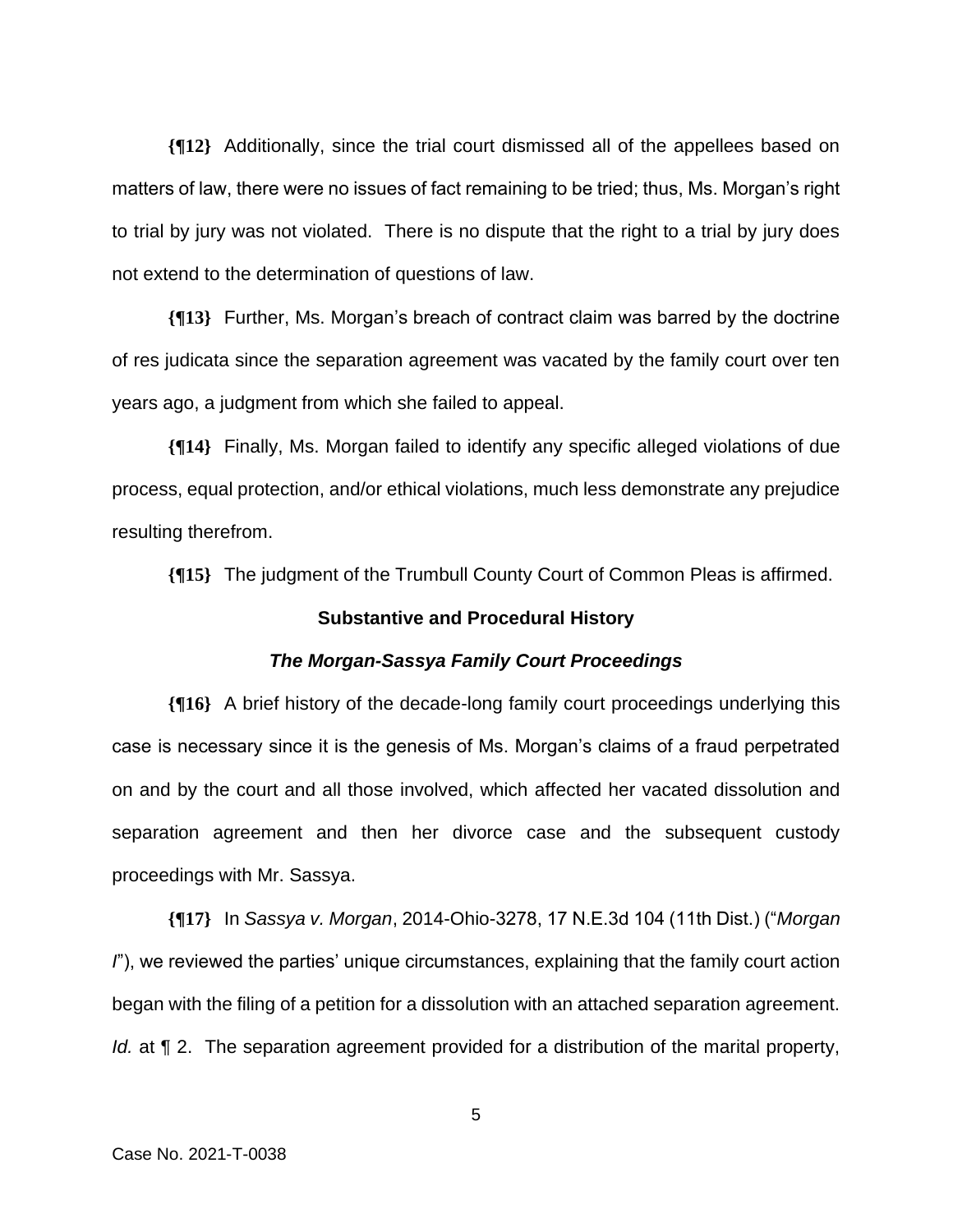which included a lump sum payment of \$46,000 and a \$1,800 monthly child support payment to Ms. Morgan. *Id.* at ¶ 4, ¶ 28.

**{¶18}** After determining that the separation agreement and dissolution decree were not in agreement, the family court vacated the dissolution decree in a judgment entry dated June 12, 2013. *Id.* at ¶ 8. Thus, the parties' separation agreement was no longer valid and found to be void by the family court. *Id.* No appeal was taken from the family court's judgment. *Id.* at ¶ 9.

**{¶19}** Upon Mr. Sassya's motion, the matter was later converted into a divorce action, and Mr. Sassya filed a complaint for divorce. *Id.* at ¶ 2. The family court set a temporary custody and companionship schedule, as well as a temporary child support order of \$743 per month (five children were born as issue of the marriage, and Ms. Morgan was designated as the residential parent for the three youngest children). *Id.* at  $\P$  3,  $\P$  10.

**{¶20}** Mr. Sassya filed a motion for summary judgment in the family court, claiming that the separation agreement had resolved the issue of the marital property distribution. *Id.* at ¶ 12. Ms. Morgan filed a response, asserting that she had waived all property claims in the separation agreement in exchange for \$1,800 in child support, an upward deviation from the child support guidelines. *Id.* Since the family court vacated the dissolution decree, however, she argued that all the issues were to be revisited and that Mr. Sassya sought an inequitable distribution in his motion for summary judgment. *Id.*

**{¶21}** After holding a hearing, the family court granted Mr. Sassya's motion for summary judgment, finding that the marital property had been divided and that no issues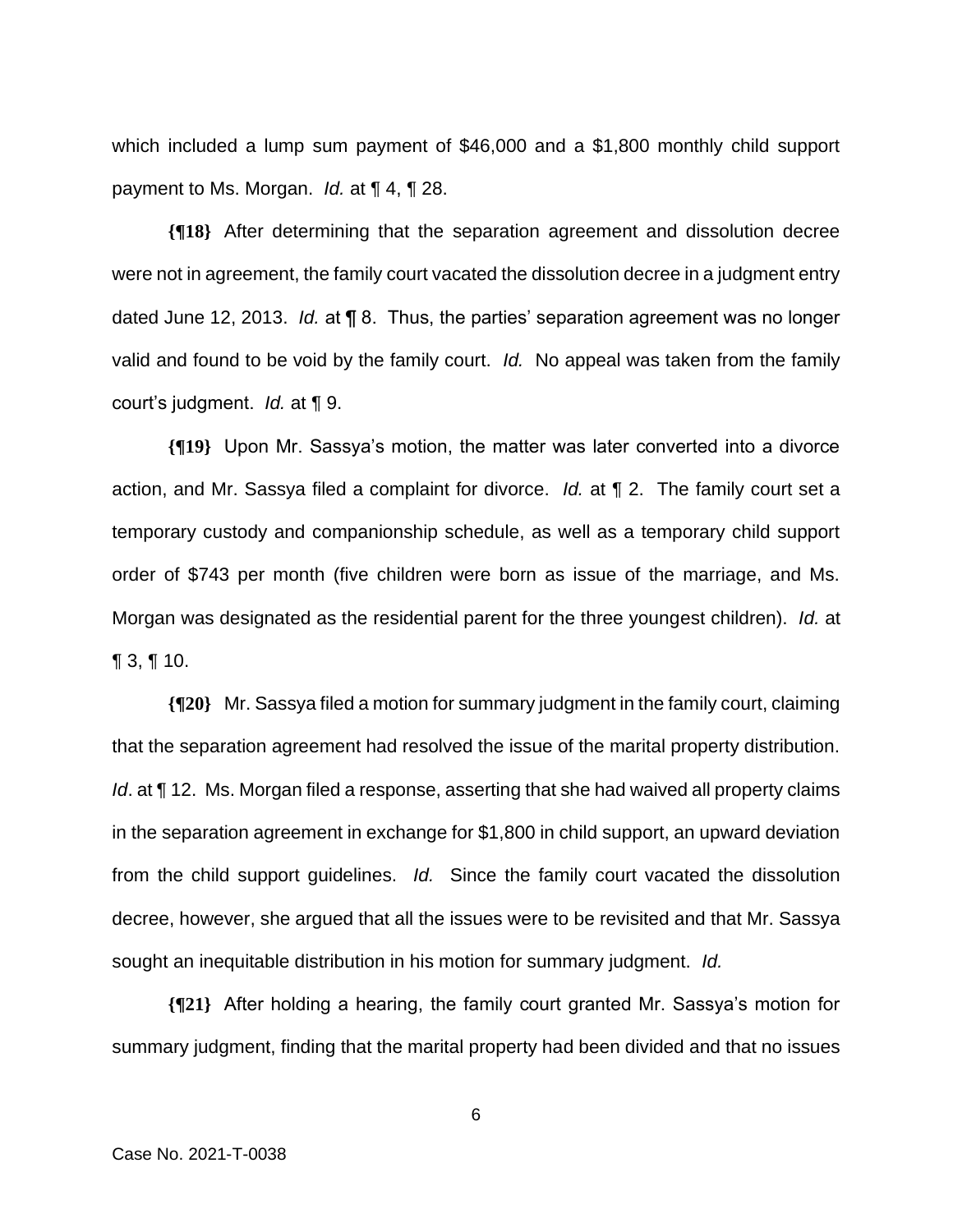remained for determination. *Id.* at **[14.** The court preserved its prior order that Mr. Sassya pay \$743 per month in child support. *Id.* We reversed and remanded because the family court did not consider all the factors in determining an equitable division of property provided for in R.C. 3105.171(F). *Id.* at ¶ 44.

**{¶22}** After remand, the parties entered into stipulations regarding the division of assets. *Sassya v. Morgan*, 11th Dist. Trumbull No. 2015-T-0026, 2018-Ohio-3445, ¶ 15 ("*Morgan II*"). After holding a hearing, the family court determined that Mr. Sassya had already paid Ms. Morgan the remaining \$5,000 of the \$45,000 he owed her as part of the distribution of assets, and it declined to award Ms. Morgan spousal support. *Id.* at ¶ 18, ¶ 20. The family court also reassessed the child support to \$885 per month in part because one of the children had become emancipated. *Id.* at ¶ 16.

**{¶23}** In *Morgan II*, we affirmed the family court's judgment, finding that the manifest weight of the evidence supported the family court's determination that Mr. Sassya had already paid Ms. Morgan the remaining \$5,000 and that the totality of the circumstances, including the fact that Ms. Morgan was twice remarried since the termination date of the marriage, supported the family court's decision not to award spousal support. *Id.* at ¶ 60.

**{¶24}** In *Sassya v. Morgan*, 11th Dist. Trumbull No. 2018-T-0013, 2019-Ohio-1301 ("*Morgan III*"), Ms. Morgan appealed a modification of the parties' custody agreement. *Id*. at ¶ 1. We reviewed that in 2016, Mr. Sassya filed a motion to show cause (contempt) based on Ms. Morgan's willful denial of his parenting time with the minor children as well as several other motions to show cause and a motion for reallocation of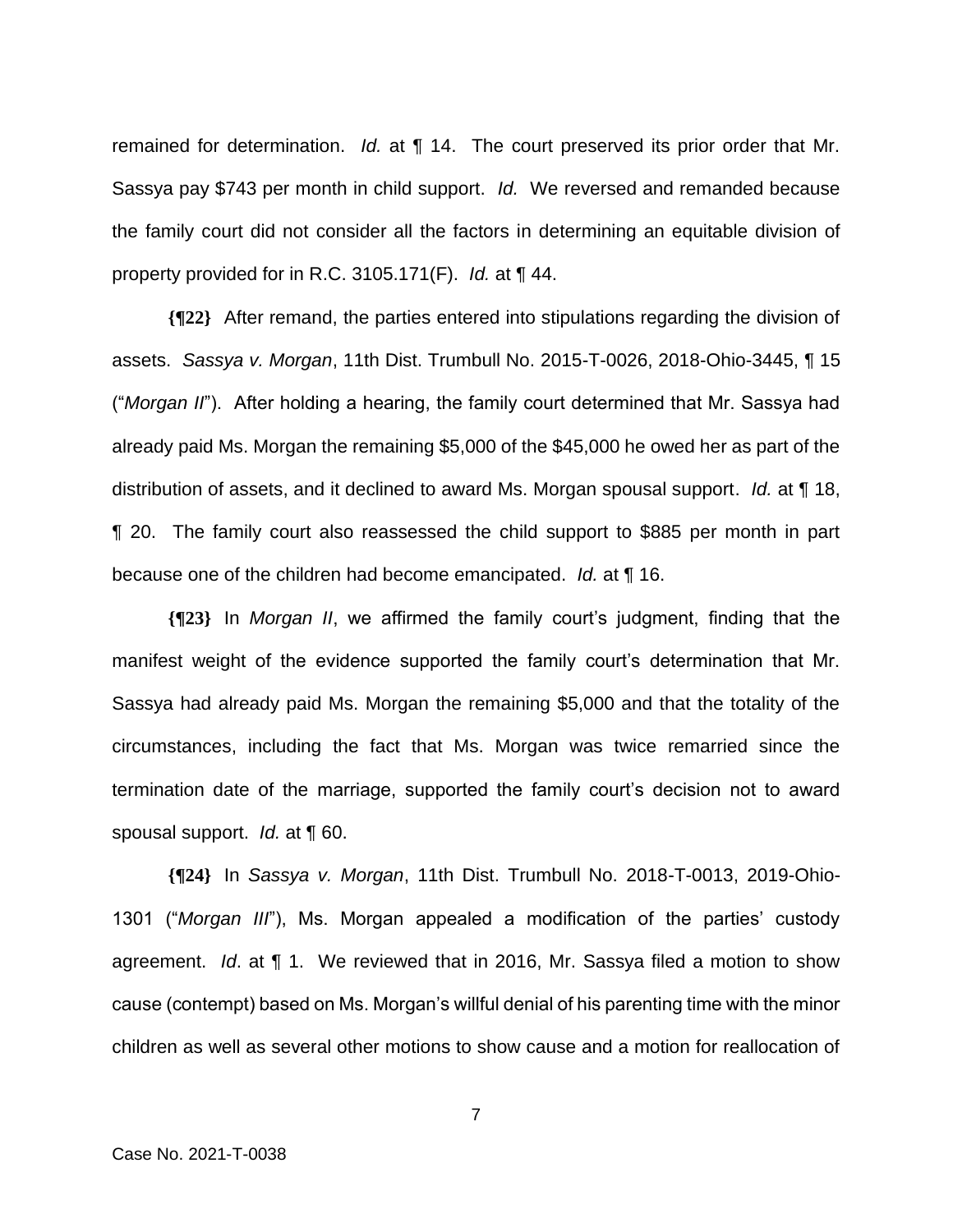parental rights. *Id.* at ¶ 4, ¶ 7. Charles Draa ("Attorney Draa") was appointed as the GAL for the children. *Id.* at **16**. A magistrate conducted an in camera interview of the children and held a hearing. *Id.* at ¶ 12, 13. After overruling Ms. Morgan's objections, the family court adopted the magistrate's decision designating Mr. Sassya as the residential parent and legal custodian of the parties' minor children. *Id.* at ¶ 16-18.

**{¶25}** Relevant to her first assignment of error in this appeal, Ms. Morgan contended that her due process rights were violated because she was not present for the first day of the two-day custody/contempt hearing before the magistrate. *Id.* at ¶ 27-32. We found no denial of Ms. Morgan's due process rights because she voluntarily refused to participate in the first day of the proceedings, thus depriving herself of the opportunity to hear and oppose Mr. Sassya's evidence as well as the opportunity to explain why it would be inequitable to proceed with the hearing on that day. *Id.* at ¶ 31. We observed that the magistrate noted for the record at the second day of the proceedings: "Ms. Morgan, that was the hearing that you got very angry. You left and I continued the hearing for the rest of the day. [Mr. Sassya] put on his case, and I listened to his case, and you chose not to be here." *Id.* at ¶ 30.

### *Motions for Relief from Judgment*

**{¶26}** In 2019, approximately six years after the family court vacated the dissolution decree and separation agreement, Ms. Morgan filed a "Motion to Vacate Judgment Entry 6/13/2012 Relief from Judgment or Order Civ.R. 60(B) Fraud Upon the Court," alleging, as in this appeal, that her attorney's signature was fraudulently forged on the court order. After a hearing, the family court overruled the motion, finding that Ms.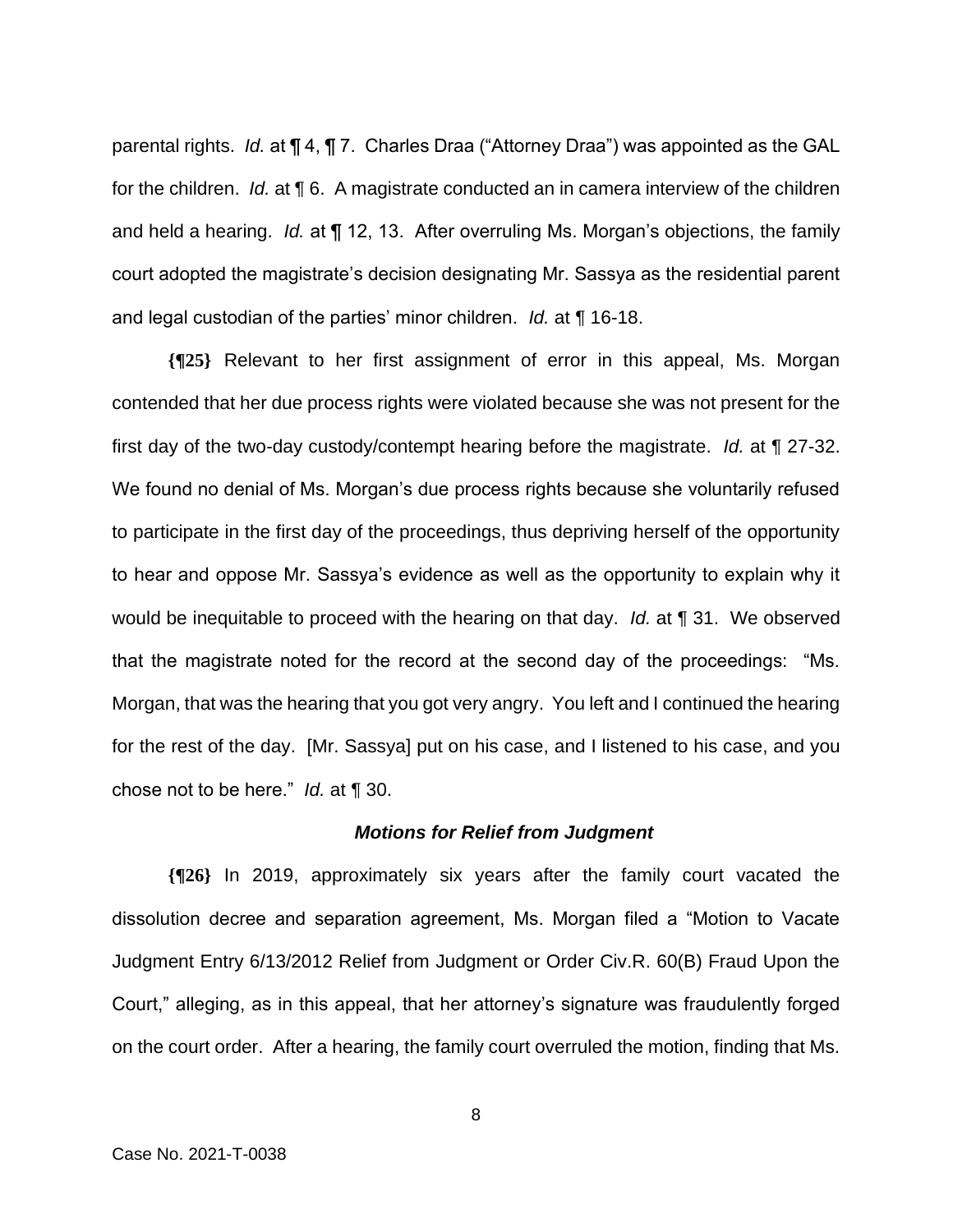Morgan could have easily called her former attorney to testify. The court further found that her forensic document examiner's expert report was inadmissible because she failed to call the expert to testify at the evidentiary hearing. The family court also determined that valid attorney signatures are not always required on a judgment entry and noted that many court hearings and appeals have occurred in this case since June 13, 2012. Regardless of whether her motion was timely, the court concluded that the June 13, 2012 judgment entry was valid. No appeal was taken from the court's ruling.

**{¶27}** Ms. Morgan filed a second Civ.R. 60(B) motion, entitled "Order to Show Cause (Motion to Vacate) Relief from Judgments and Orders Civil Rule 60 B. (3)(5) False Statement of Facts, Obstruction of Justice and Fraud Upon the Court." The motion alleged that in May 2018, the family court held a private meeting with her attorney, the GAL, and Mr. Sassya's attorney while she waited on "a bench in the lobby." She claimed that the judgment entry that denied her first motion for relief from judgment erroneously noted that she made an oral motion during that "private office" meeting. She further alleged that Judge Giulitto should be recused. She repeated the allegation that the June 13, 2012 order vacating the dissolution decree and separation agreement was forged and fraudulent and that the participants in the family court proceedings were colluding against her.

**{¶28}** The family court denied her motion after a hearing, finding that simply being dissatisfied with the outcome of the court's prior orders was not a valid reason for recusal. The court explained that the "private office" meeting was a status hearing between the judge and the attorneys for both parties. At the time of the status hearing, Ms. Morgan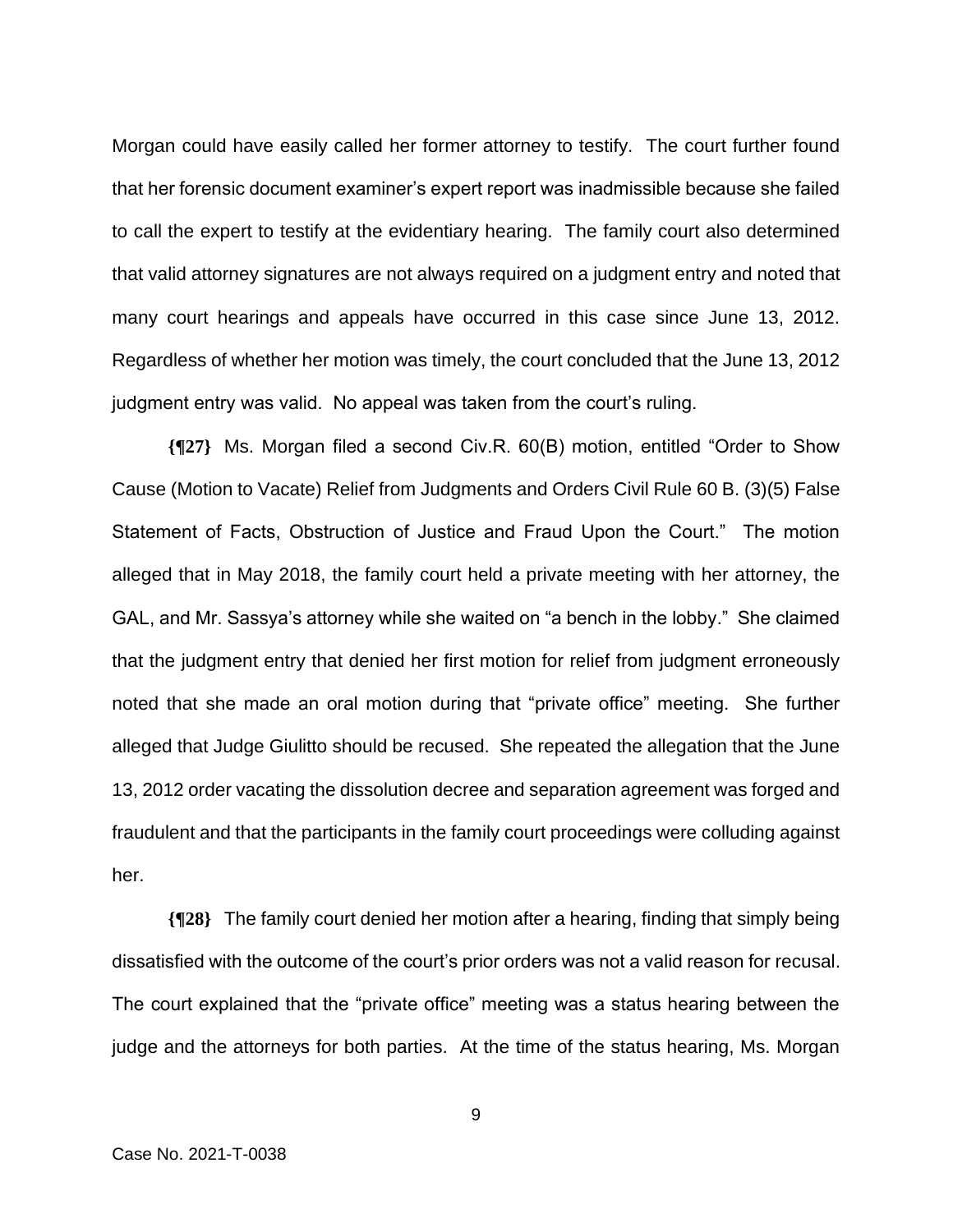had no visitation orders in place. Ms. Morgan's counsel requested, and was granted, visitation pending an evidentiary hearing. The court, however, vacated the order upon Ms. Morgan's insistence at the hearing. Lastly, the court awarded Mr. Sassya \$1,000 in attorney fees because Ms. Morgan repeatedly filed several motions raising frivolous and defamatory issues that were previously determined. No appeal was taken from the family court's judgment.

### *The Dispute with the Family Court Division is Taken to the General Division*

**{¶29}** In June 2020, Ms. Morgan filed a complaint in the Trumbull County Court of Common Pleas, alleging that a fraud had been perpetrated in her divorce and custody proceedings against Mr. Sassya. Ms. Morgan named twelve defendants in her complaint.

**{¶30}** The defendant-appellees consist of six "family court defendants": Judge Sandra Stabile Harwood ("Judge Harwood"), Judge Joseph Giulitto ("Judge Giulitto"), Magistrate Raymond Delost ("Magistrate Delost"), Magistrate Anthony Natale ("Magistrate Natale"), Deborah Smith in her capacity as a magistrate ("Magistrate Smith"), and David Boker ("Attorney Boker"), Mr. Sassya's former divorce attorney and a prosecutor for Trumbull County.

**{¶31}** The remaining seven appellees also participated in the family court proceedings: Julie Rudolph ("Ms. Rudolph"), a witness and employee for Mahoning County Children Services; Michael Partlow ("Attorney Partlow"), Ms. Morgan's former attorney; Attorney Draa, the GAL in the custody proceedings; Linda Baer Bigley ("Ms. Bigley"), a witness in the custody proceedings from Family and Community Services, Inc., aka Someplace Safe and Solace Center; and Deborah Smith ("Attorney Smith"), in her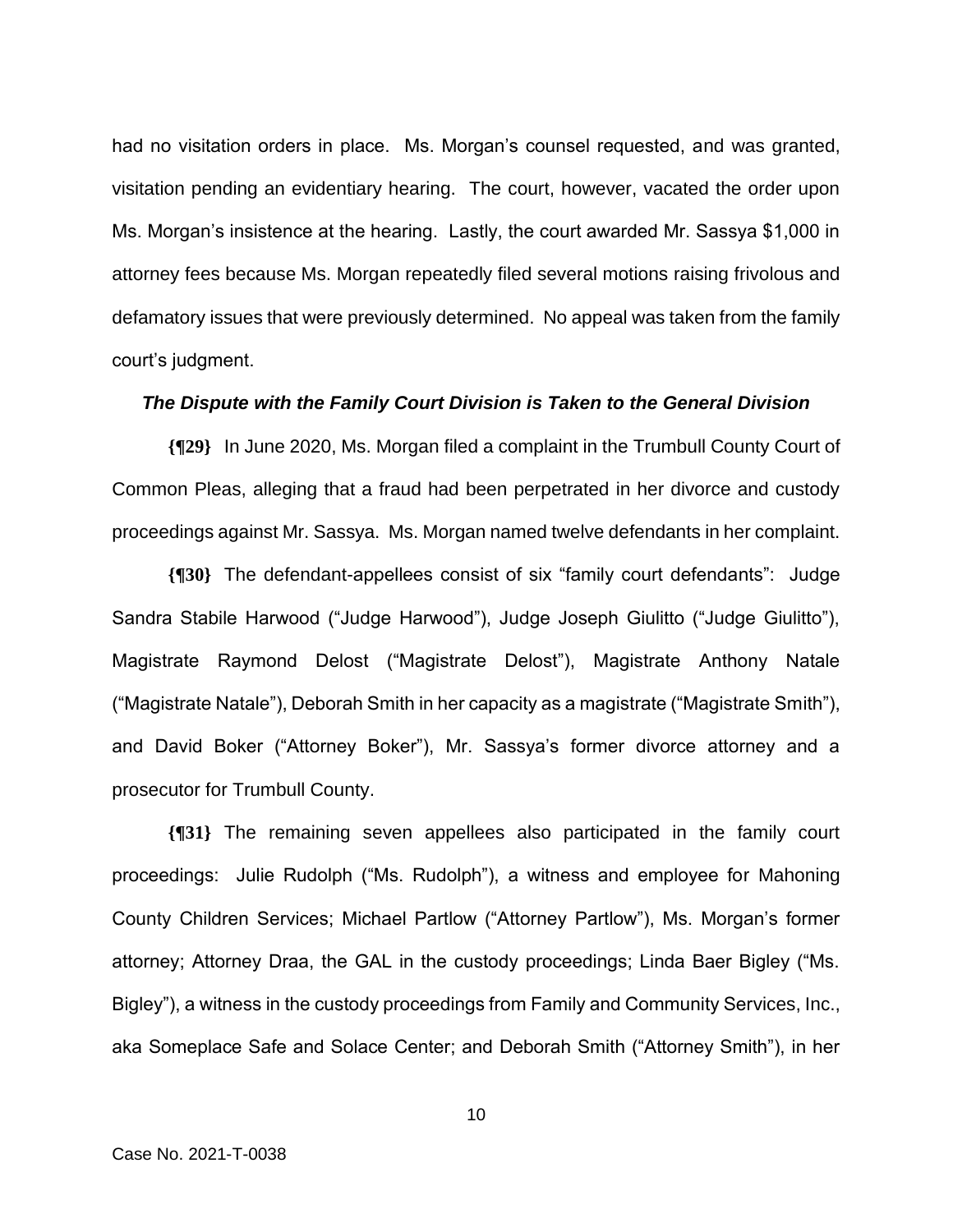capacity as Mr. Sassya's former attorney. Thus, Ms. Morgan sued Ms. Smith in a dual capacity, i.e., as a magistrate and as Mr. Sassya's former attorney.

## *The Allegations Against Appellees*

**{¶32}** Ms. Morgan's complaint alleges numerous events occurring over the tenyear span of the family court proceedings that she believes deprived her of the proper distribution of marital property and prevented her from obtaining custody of her children. We provide a summary of these allegations below.

**{¶33}** Ms. Morgan's chief complaint is that the order vacating the dissolution decree and separation agreement was fraudulent. She claims Mr. Sassya's former counsel, Attorney Boker, forged her attorney's signature at a hearing of which she had no notice and at which neither she nor her attorney were present.

**{¶34}** Further, she alleges neither the family court nor Mr. Sassya enforced or followed the vacated separation agreement, which entitled her to receive a \$1,800 child support payment that she erroneously interpreted to be part of our remand in *Morgan I*. 1

**{¶35}** Ms. Morgan also contends that on the first day of the custody proceedings, Attorney Smith, Attorney Draa, and the magistrate ambushed her, demanding that she sign a document dismissing a civil protection order against Mr. Sassya. When she

<sup>1.</sup> Ms. Morgan also filed a complaint in the United States District Court for the Northern District of Ohio against Attorney Boker, Mr. Sassya, David Yost, Trumbull County, and Dennis Watkins in connection with the family court proceedings, alleging that the defendants violated her rights under the First, Fifth, Ninth, and Fourteenth Amendments to the United States Constitution, as well as 18 U.S.C. 241 and 242, because Attorney Boker forged the signature of her attorney on the order vacating the dissolution decree and separation agreement. *See Morgan v. Boker*, N.D.Ohio No. 4:19CV1097, 2020 WL 511868, \*1 (Jan. 31, 2020). The court found that Ms. Morgan failed to raise fraud and/or forgery in her assignments of error in any of her appeals. *Id*. at \*4. The court dismissed her claims because the criminal statutes from which her claims derived did not provide for private causes of action and, to the extent she sought to re-litigate the outcome in the family court proceedings, the court lacked subject matter jurisdiction and/or her claims were barred by the doctrine of res judicata. *See id.* at \*3-\*5.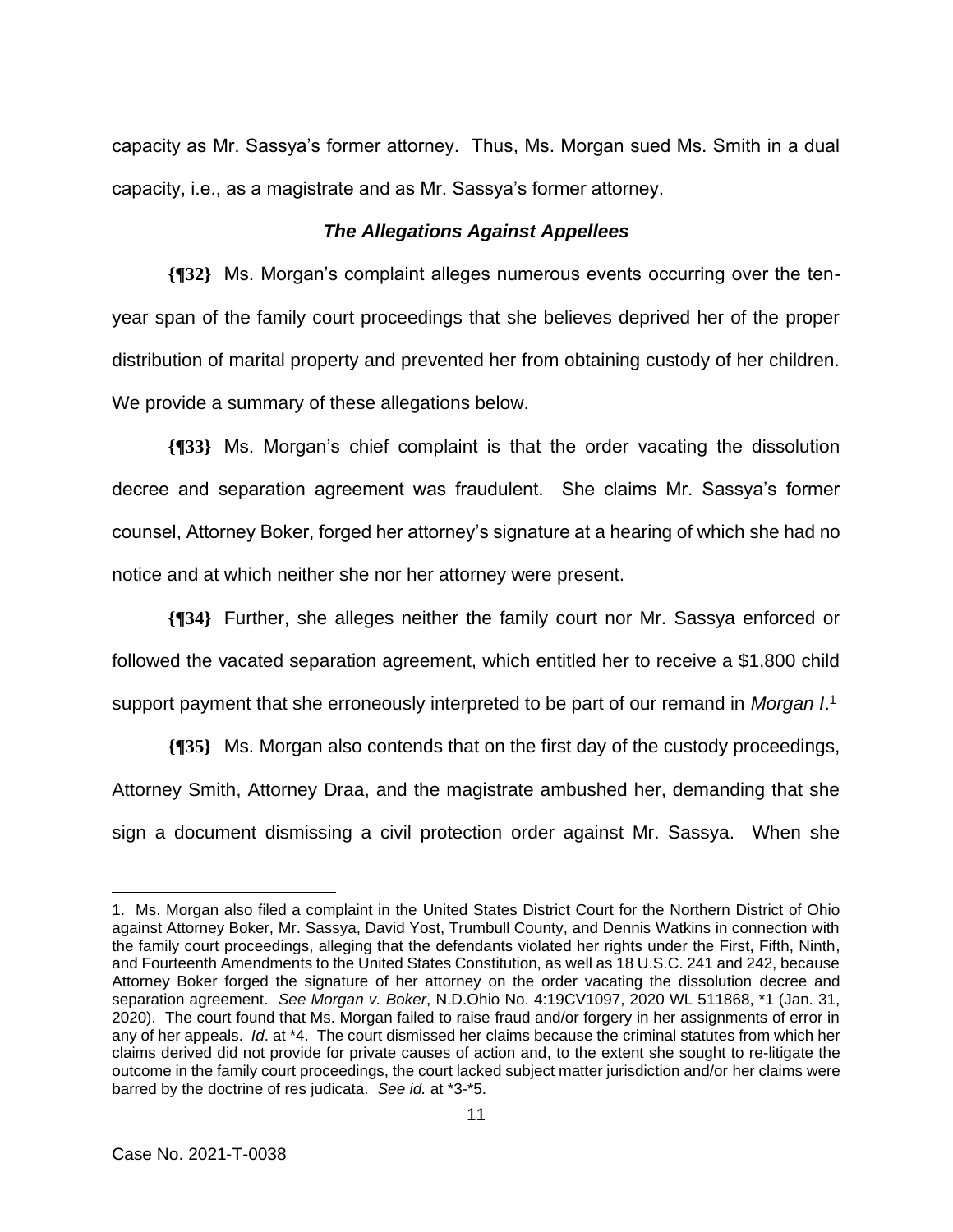refused to sign it without an attorney present, she asserts the magistrate "called up the sheriff from downstairs, and the sheriff began dragging MORGAN down the stairs to the front door and then the sheriff slap punched MORGAN through the front door, and told MORGAN to get off the property. \* \* \* So MORGAN was ambushed by what was supposed to be a contempt motion that had turned into a full day custody Trial without her being there, and without MORGAN even being notified that there was going to be a Custody Trial."

**{¶36}** Ms. Morgan makes numerous allegations that Mr. Sassya stalked, harassed, and threatened her and was abusive towards her and their children. She alleged that Mr. Sassya was awarded summary judgment, which we affirmed in *Morgan II*, to cover up "fraud, collusion, and corruption"; one of her motions was overruled because she failed to file a transcript for a hearing that was never recorded due to a malfunction; several child support payments were never paid; Attorney Draa expressed hostility towards her; contempt motions were filed against her to intimidate her; child services records were tampered with to deprive her of her custodial and parental rights; and the custody proceedings were fraught with collusion and conspiracy to prevent her from gaining custody of her minor children.

#### *The Counts of the Complaint*

**{¶37}** Ms. Morgan's complaint sets forth five claims naming all or some of the appellees in each.

**{¶38}** (1) Intentional Infliction of Emotional Distress ("IIED"): Ms. Morgan alleged that appellees Magistrate Delost, Attorney Smith, Mr. Sassya, Attorney Draa, Ms. Lydic,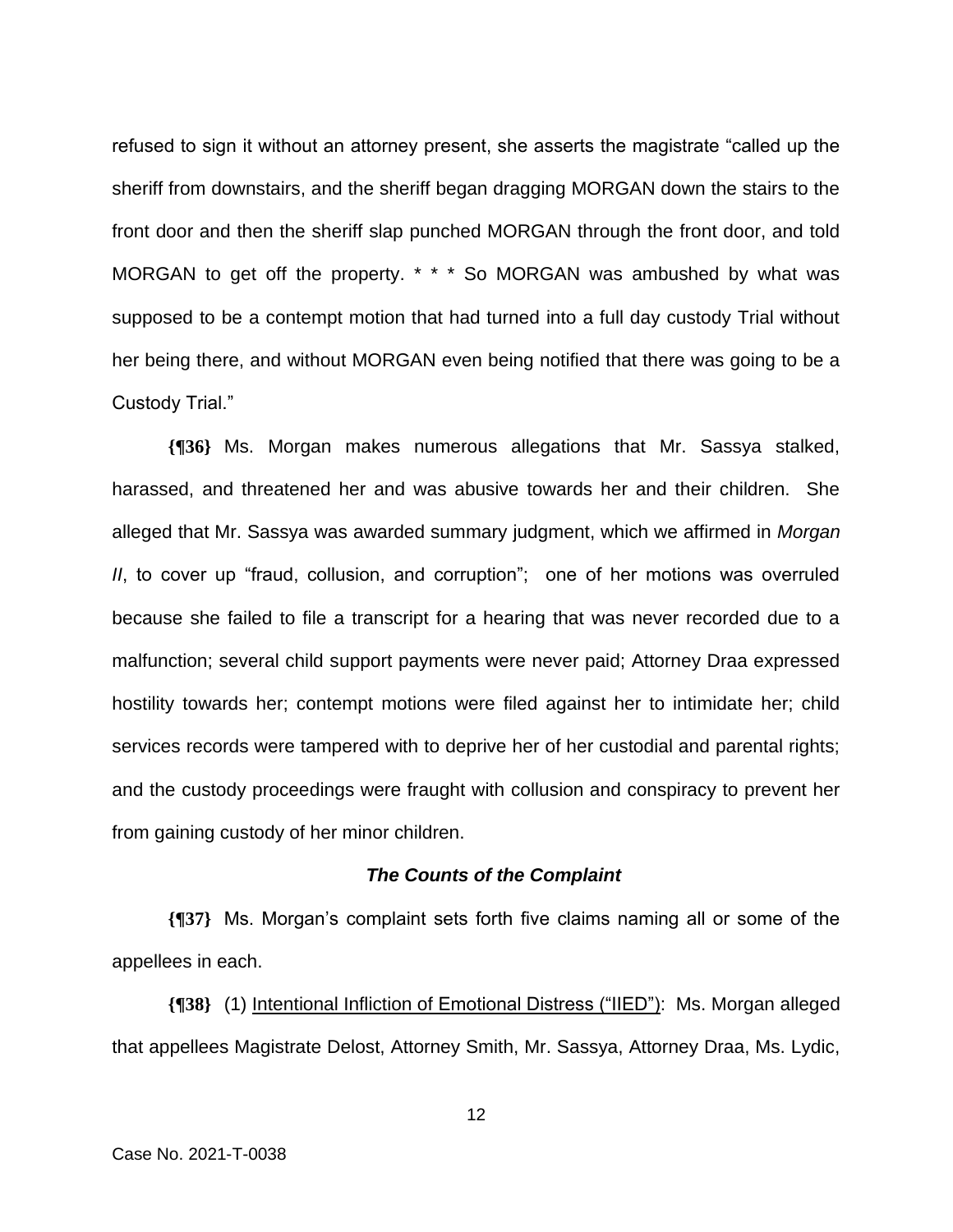Ms. Rudolph, Ms. Bigley, Judge Harwood, Judge Giulitto, and Attorney Partlow acted to prevent her from regaining care and custody of her children, which resulted in extreme and ongoing emotional distress.

**{¶39}** (2) Breach of Contract: Ms. Morgan alleged that appellees Magistrate Delost, Mr. Sassya, and Attorney Boker jointly and severely committed a fraud upon the court when Attorney Boker mispresented the facts and signed the name of her attorney on the order vacating the dissolution decree and separation agreement in a conspiracy to breach the separation agreement.

**{¶40}** (3) Retaliation: Ms. Morgan alleged that appellees Judge Harwood, Attorney Smith, Magistrate Delost, Attorney Draa, Mr. Sassya, and Judge Giulitto sought to retaliate against her for seeking a court remedy for the forgery and fraud and for reporting domestic violence, causing her to lose the custody of her children.

**{¶41}** (4) Fraud Upon the Court: Ms. Morgan alleged that appellees Magistrate Natale, Attorney Boker, Mr. Sassya, Attorney Smith, Magistrate Delost, Attorney Draa, and Judge Giulitto committed a fraud on the court by forging her attorney's signature on the order vacating the dissolution decree and separation agreement and preventing her from fully pleading her case in several different instances.

**{¶42}** (5) Interference with Civil Rights: Ms. Morgan alleged she was falsely arrested and that the appellees deprived her of her civil rights by separating her from her children.

Case No. 2021-T-0038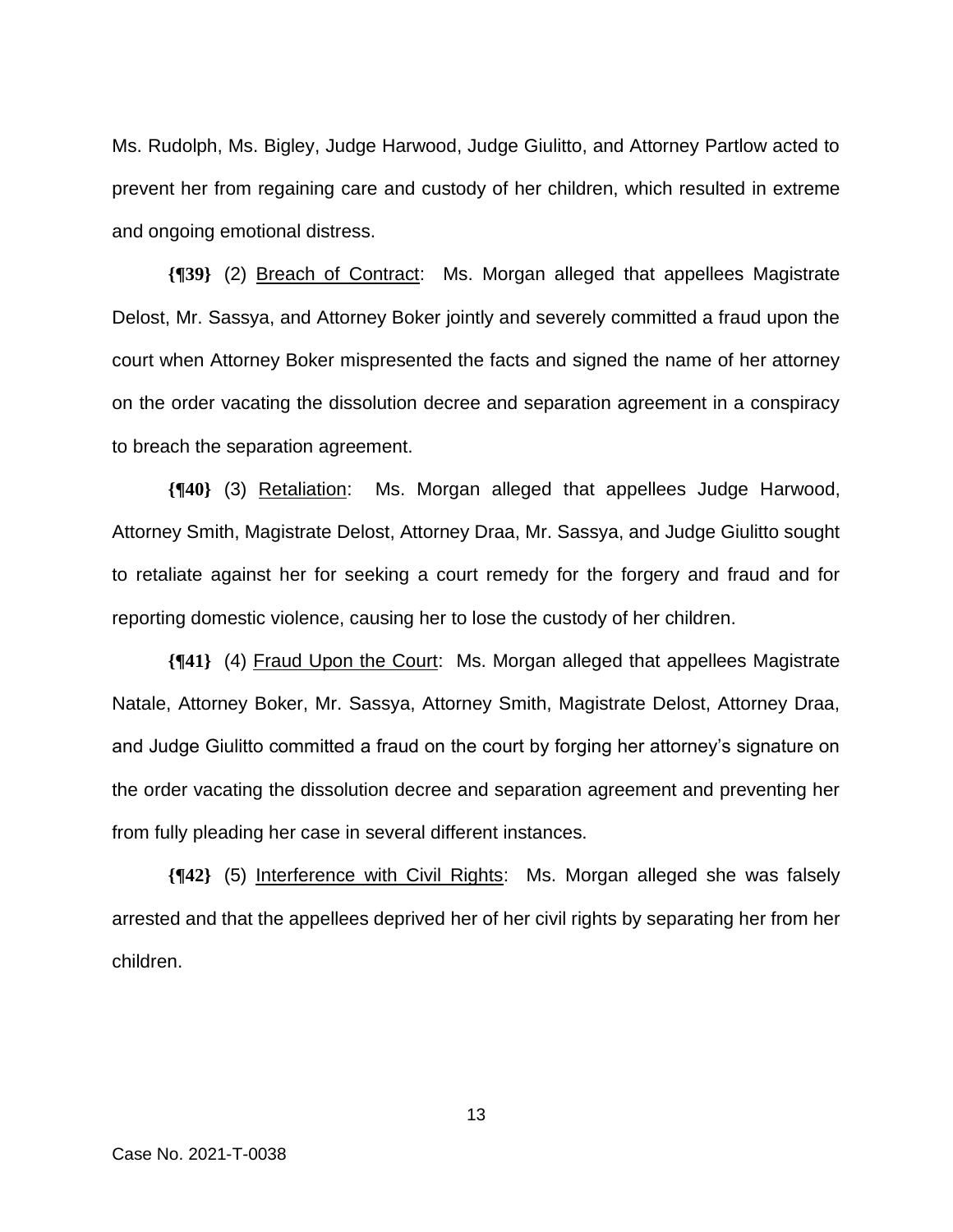## *Motions to Amend Complaint*

**{¶43}** Relevant to this appeal, Ms. Morgan attempted to add Mr. Sassya's attorney representing him in this case, Elise Burkey ("Attorney Burkey"), as a defendant. Ms. Morgan included Attorney Burkey in several of the allegations in the body of the complaint, but Attorney Burkey was not a named defendant in the complaint or properly served.

**{¶44}** Ms. Morgan filed two motions, in part attempting to add Attorney Burkey as a defendant by interlineation. The trial court denied these motions because "Local Rule 9.04 prohibits amendment by interlineation." We presume the trial court intended the judgment entry to cite to Trumbull County Common Pleas Court Loc.R. 12.03, which prohibits amendments by interlineation.

**{¶45}** Ms. Morgan filed a third "motion for leave to amend the complaint" with an attached amended complaint. The record reveals the trial court did not rule on the motion; thus, it is presumed denied.

## *Trial Court Judgment Entries*

**{¶46}** The trial court granted the appellees' various motions in three separate judgment entries filed on September 22, 2020, January 20, 2021, and June 29, 2021. For the sake of clarity, we have provided those rulings in a list format below.

## **September 22, 2020 Judgment Entry**:

<sup>•</sup> Ms. Lydic's motion for judgment on the pleadings was granted on the basis of absolute immunity as a matter of law since Ms. Morgan's claims were based on Ms. Lydic's participation in the custody proceedings.

<sup>•</sup> Attorney Smith's motion for Judgment on the Pleadings (as Mr. Sassya's attorney from 2014-2017) was granted on the basis of absolute immunity because Ms. Morgan's claims arose from the custody proceedings. Further, any claim of legal malpractice necessarily failed since there was no privity between Ms. Morgan and Attorney Smith.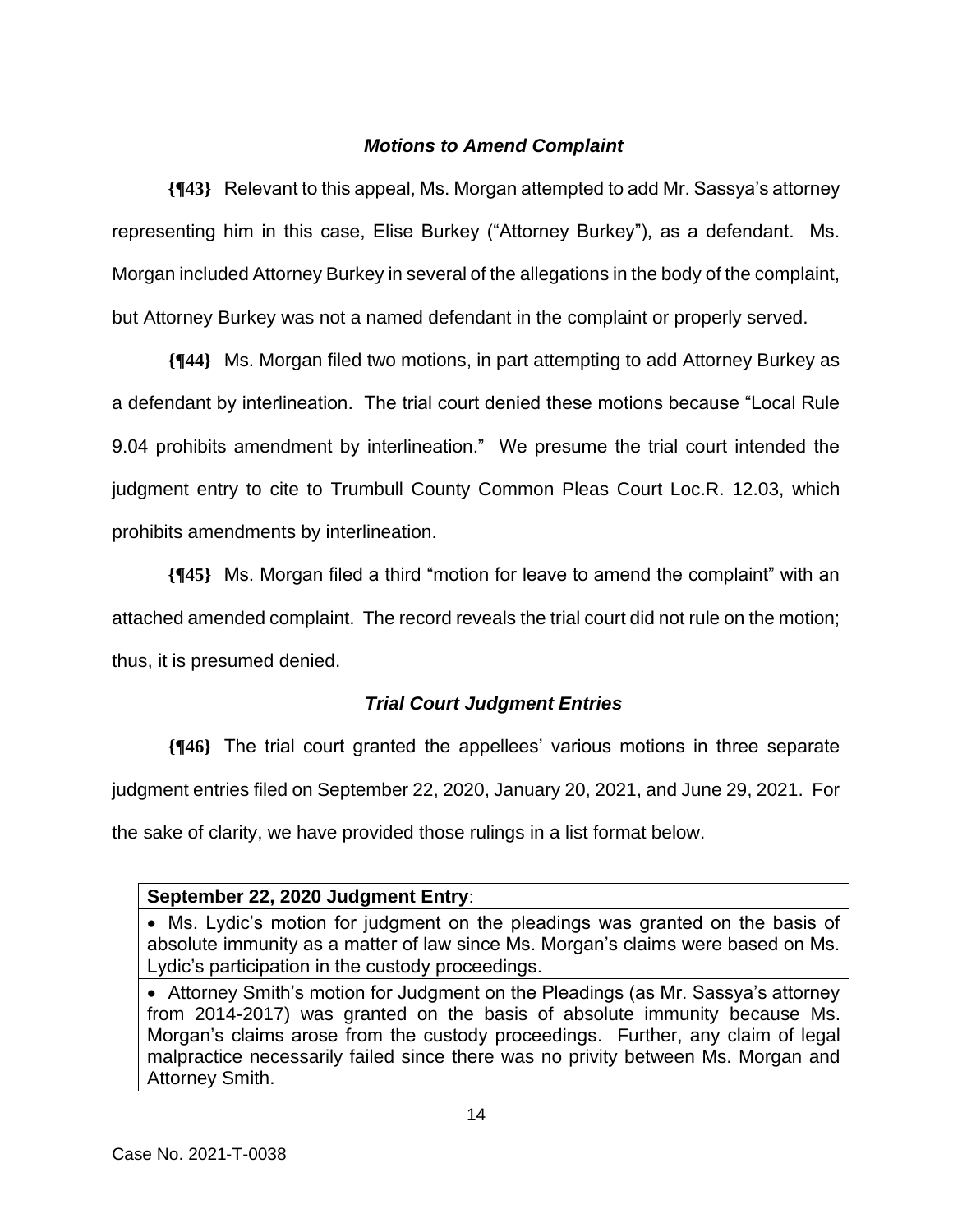• The family court defendants' (including Ms. Smith in her role as a magistrate) motion to dismiss was granted on the grounds of absolute immunity since Ms. Morgan's claims were based on alleged misconduct from the family court proceedings.

## **January 20, 2021 Judgment Entry:**

• Attorney Draa's motion for judgment on the pleadings was granted on the grounds of absolute immunity as a GAL because Ms. Morgan's claims concerned the custody proceedings.

## **June 29, 2021 Judgment Entry:**

• Ms. Rudolph's motion for judgment on the pleadings was granted on the grounds of immunity pursuant to R.C. 2151.421(H) as an employee of the Mahoning County Children Services ("CSB") since Ms. Morgan's claims derived from Ms. Rudolph performing her CSB duties.

• Ms. Bigley's motion for summary judgment was granted because there were no genuine issues of material fact: Ms. Bigley was entitled to witness immunity, there was no evidence of IIED and/or that her actions were "extreme and outrageous," and she had no affirmative duty to offer any services to Ms. Morgan.

• Mr. Sassya's motion for summary judgment was granted because there were no genuine issues of material fact and Mr. Sassya was entitled to judgment as a matter of law. He was entitled to litigation privilege immunity, Ms. Morgan's claims of breach of contract and retaliation were barred by the doctrine of res judicata, and there were no issues of material fact as to fraud or civil interference since Mr. Sassya was not a state actor.

• Mr. Partlow's motion for summary judgment was granted because the statute of limitations to bring an action for legal malpractice was expired.

**{¶47}** Ms. Morgan now appeals, raising six assignments of error:

**{¶48}** "[1.] The trial court erred when it did not permit me to amend my complaint

reflecting the name of Elise Burkey due to a simple scrivener's error.

**{¶49}** "[2.] The trial court erred when and abused its discretion and authority when

Judge Ronald J. Rice allowed bar association attorneys make [sic] the legal decision in

my case then he simply copy-pasted the attorney's [sic] decision as his own and granted

nine defendant's [sic] immunity to which they are not entitled, and he granted the

remaining three defendants summary judgment to which they are not entitled.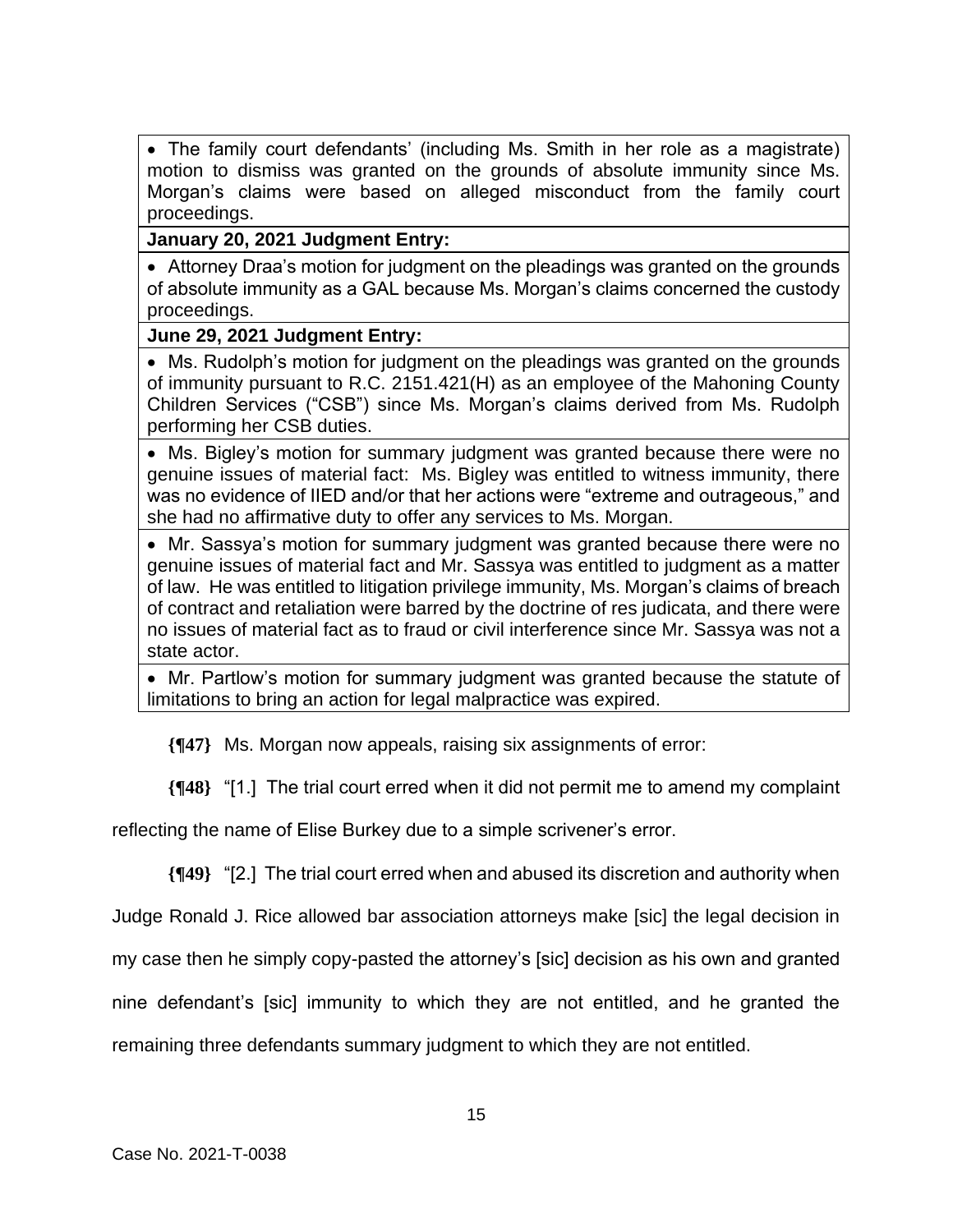**{¶50}** "[3.] The trial court, Judge Ronald J. Rice, committed reversable [sic] error when he decided to unlawfully strike two (2) of my pleadings, Ohio is a "pleadings" state, and that is how we correct falsehood and fraud.

**{¶51}** "[4.] The trial court, Judge Ronald J. Rice, committed egregious error and violated the U.S. Constitution and the Ohio Constitution to which he swore an oath to uphold the constitution when he denied me my protected right to a trial by jury. Judge Ronald J. Rice handed my case off to a group of attorneys that call themselves a "committee", for them to decide my case for him, he then gave immunity to nine (9) defendants, and they are all bar members that violated several laws in my cases. Judge Rice then granted summary judgment to the three (3) remaining defendants, one of which specifically has multiple police reports, arrests, and court orders against him for exactly what I, alleged against him in my complaint. Bar association members are not permitted to hold secret committee meetings to discuss cases and make decisions in any cases that they are not working on and have not been retained by the partys' [sic]. A group of attorneys that aren't the sitting judges, are not allowed to prejudice cases by simply having the judge copy-paste their decisions. Copy-paste decisions are not law worthy.

**{¶52}** "[5.] The trial court, Judge Ronald J. Rice, committed egregious error when he shirked his official duty as a judge and allowed a group of attorneys decide that my separation agreement contract should remain unenforced and he did not provide a redress and remedy of my injuries and grievances as I, am guaranteed by law. This appellate court has already ruled that my separation agreement is a contract and must be treated as such. That decision has never been overruled.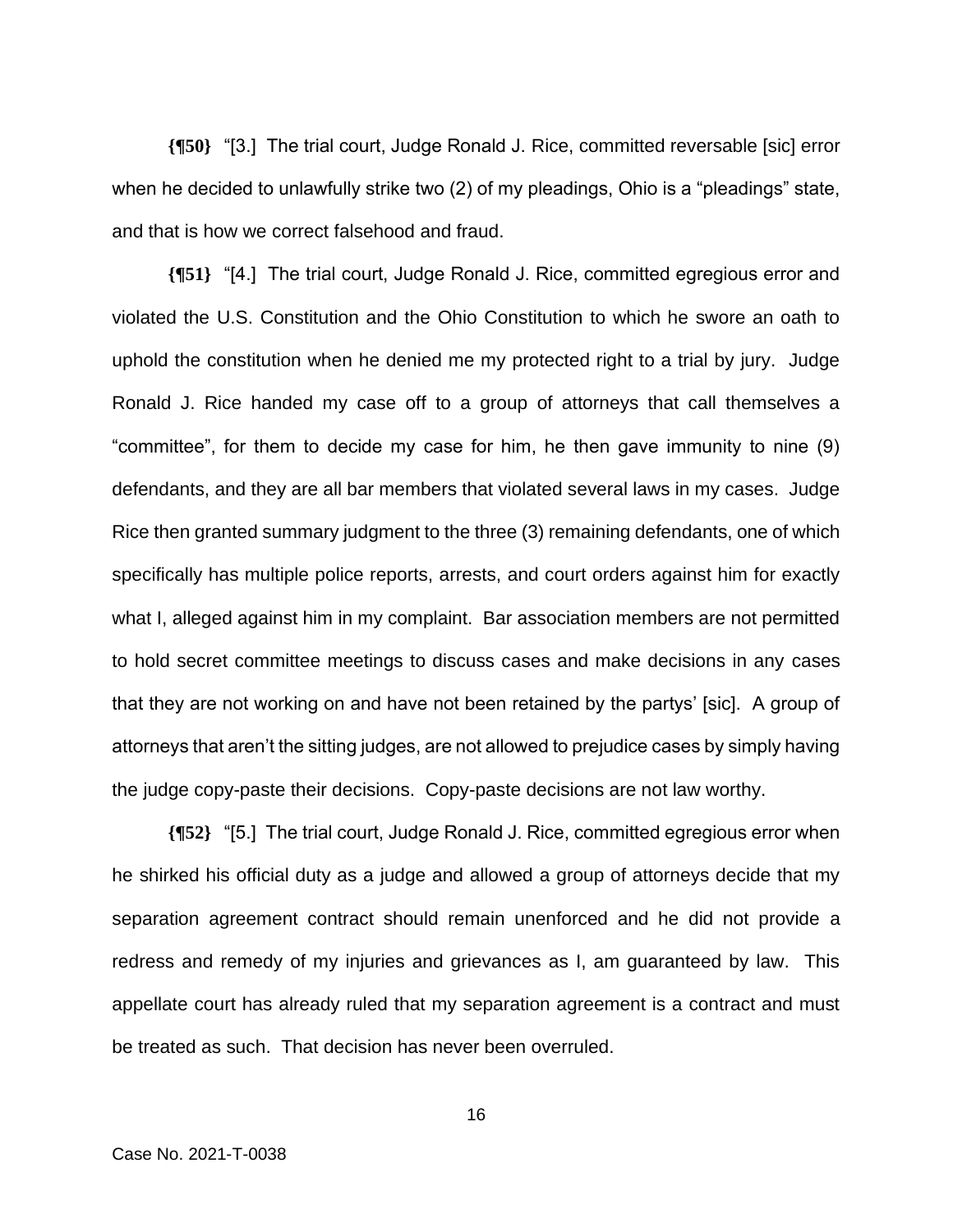**{¶53}** "[6.] The trial court, Judge Ronald J. Rice, committed reversable [sic] error, and multiple violations of due process, and equal protections within the law, among other ethical violations. Judge Rice failed to perform his judicial duties, and he failed to perform his fiduciary duties concerning my case when he intentionally prevented me from pleading my side of the case as it actually exists. This is a fraud upon the court."

#### **Motions to Amend the Complaint**

**{¶54}** In her first assignment of error, Ms. Morgan contends that the trial court erred in denying her motions to amend the complaint to add Attorney Burkey as a defendant.

**{¶55}** A trial court's ruling on a motion to amend a complaint is reviewed under an abuse of discretion standard. *Wilmington Steel Prods., Inc. v. Cleveland Elec. Illum. Co.*, 60 Ohio St.3d 120, 122, 573 N.E.2d 622 (1991). An abuse of discretion is the "'failure to exercise sound, reasonable, and legal decision-making.'" *State v. Beechler*, 2d Dist. Clark No. 09-CA-54, 2010-Ohio-1900, ¶ 62, quoting *Black's Law Dictionary* 11 (8th Ed.Rev.2004). When an appellate court is reviewing a pure issue of law, the mere fact that the reviewing court would decide the issue differently is enough to find error. *Id.* at ¶ 67. By contrast, where the issue on review has been confided to the discretion of the trial court, the mere fact that the reviewing court would have reached a different result is not enough, without more, to find error. *Id.* Civ.R. 15(A) provides that "[a] party may amend its pleading once as a matter of course within twenty-eight days after serving it or, if the pleading is one to which a responsive pleading is required within twenty-eight days after service of a responsive pleading or twenty-eight days after service of a motion under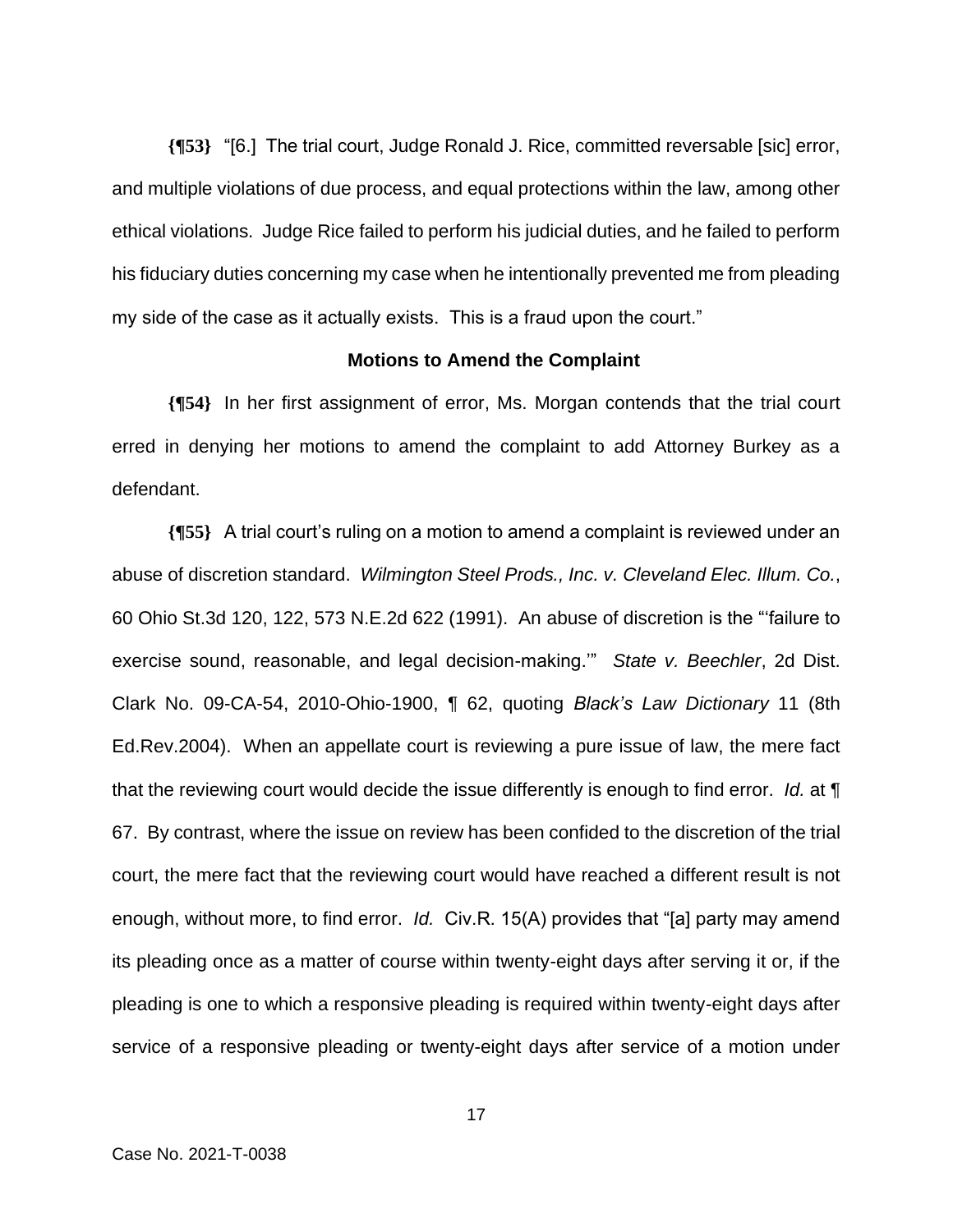Civ.R. 12(B), (E), or (F), whichever is earlier. *In all other cases, a party may amend its pleading only with the opposing party's written consent or the court's leave*. \* \* \* " (Emphasis added.)

**{¶56}** After the trial court denied Ms. Morgan's motions to amend the complaint by interlineation pursuant to Loc.R. 12.03, Ms. Morgan filed a third motion to amend the complaint with an attached amended complaint. The trial court, however, failed to rule on the motion; thus, it is considered denied. *See CitiMortgage, Inc. v. Hoge*, 196 Ohio App.3d 40, 2011-Ohio-3839, 962 N.E.2d 237, ¶ 7 (8th Dist.) ("When a trial court fails to rule on a motion, the motion is considered denied").

**{¶57}** The trial court should construe motions to amend in favor of the movant to allow the plaintiff to save the claim for relief, and the granting of leave should not be withheld absent good reason. *Han v. Univ. of Dayton*, 2015-Ohio-346, 28 N.E.3d 547, ¶ 56 (2d. Dist.). Despite the liberal policy in granting motions to amend, the appellate review of a trial court's decision regarding a motion to amend consists of determining whether the trial judge's decision was an abuse of discretion, not whether it was the same decision we might have made. *Id*. at ¶ 57. Further, justice does not require the granting of leave when a proposed amended complaint, not submitted as a matter of right, seeks to add new parties or seeks to assert a completely new claim, "'where a plaintiff fails to make a prima facie showing of the new matters sought to be pleaded.'" *Id.* at ¶ 58, quoting *Wilmington Steel Prods.* at 123.

**{¶58}** We believe the Second District's reasoning in *Han* is applicable here. In that case, the trial court's failure to explain the reasons why it denied the appellant's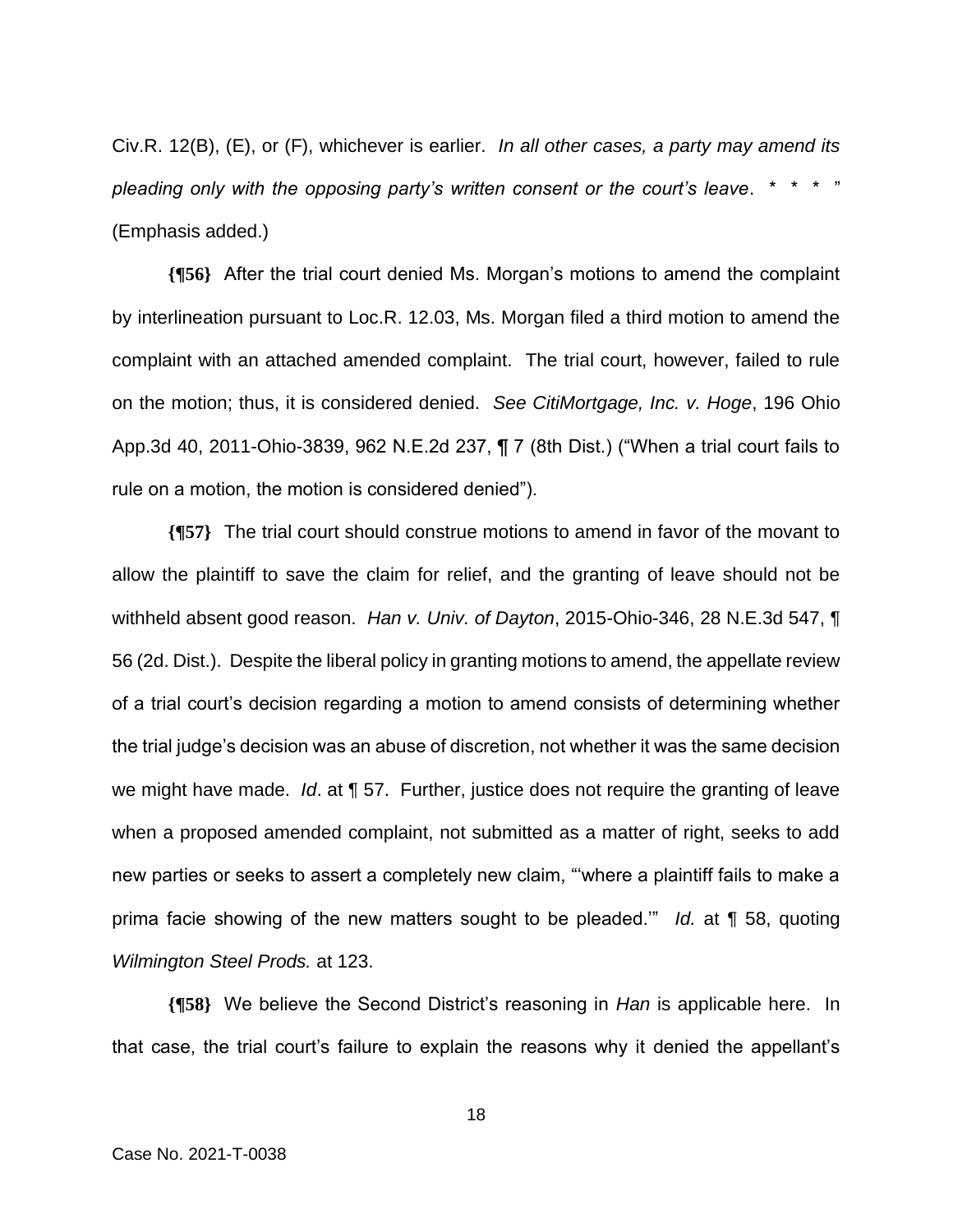motion for leave to amend the complaint was not an abuse of discretion because it was clear the appellant's motion did not comply with Civ.R. 15(A). *Id.* at ¶ 59. Thus, in his second amended complaint, the appellant failed to plead any operative facts to make a prima facie showing that the appellee's trial counsel engaged in any litigation misconduct, nor was there anything in the appellant's motion for leave to amend or the proposed complaint to support his claim of litigation misconduct. *Id.* Most fundamentally, permitting the appellant to add the appellee's trial counsel and law firm as defendants in the case would have clearly prejudiced the appellees. *Id.* 

**{¶59}** Ms. Morgan alleges in her proposed amended complaint that "Defendant Elise Burkey took part in the collusion on May  $30<sup>th</sup>$  2018, and took part in punishing MORGAN for reporting the abuse on the three minor son and daughters. Since the case was rigged from the beginning, Defendant Burkey jumped right in and started her role when she first filed to quash MORGAN's son and daughters from testifying about who bit and abused him. The case was between the State and MORGAN and Defendant Burkey had no legal standing to interfere with Morgan's Girard case and try to silence her son and daughters from testifying in any court other than in Trumbull County because the Trumbull County Family Court is rigged to always favor Sassya. \* \* \* Defendant Burkey has on several occasions filed in Mahoning County to try to get MORGAN's protection order dismissed, those motions to dismiss the protection order, filed by Defendant Burkey, have each time, all been denied." She further alleged that "Defendants Giulitto, Sassya, Draa, and Burkey did interfere with custody."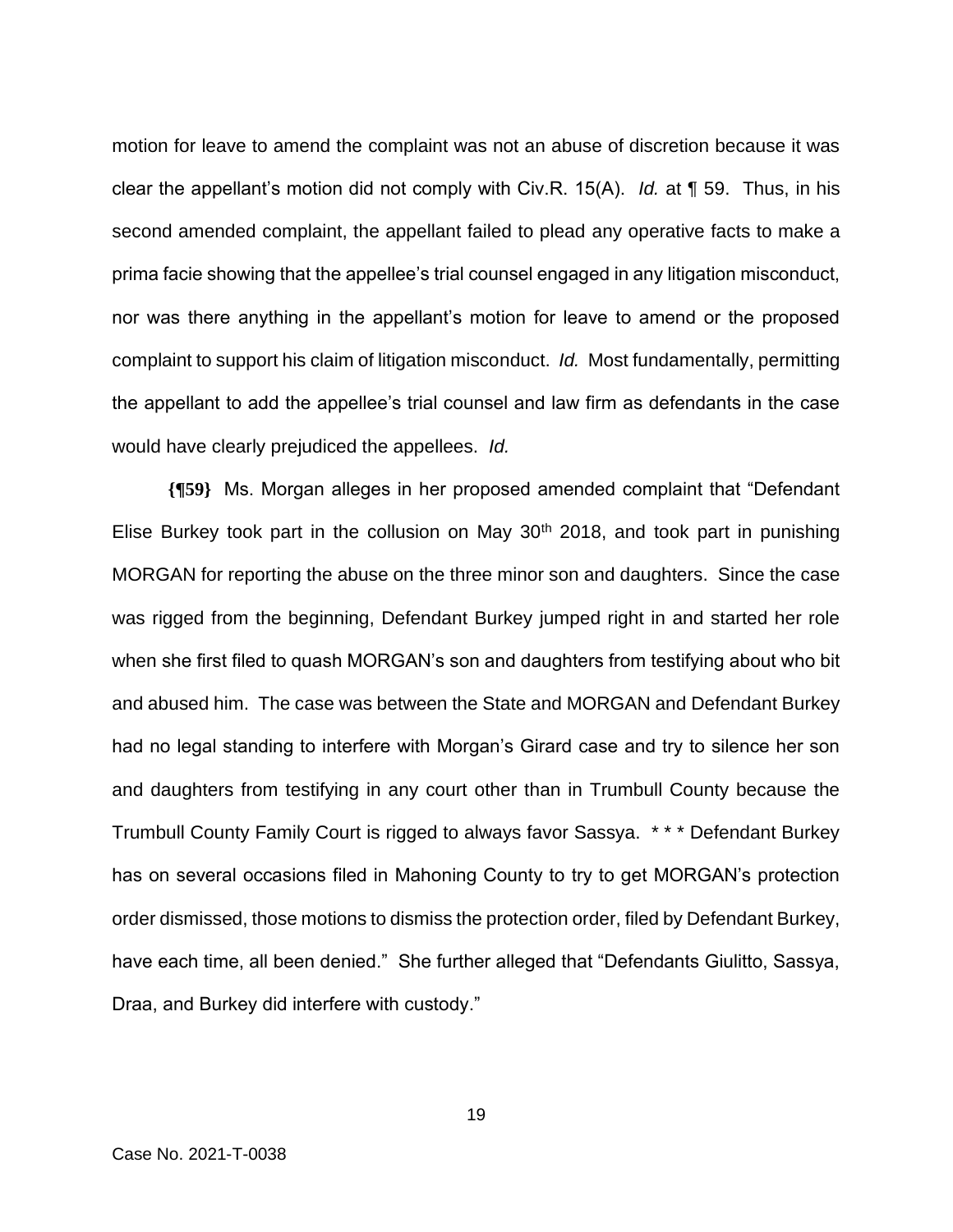**{¶60}** Despite the trial court's failure to explain the reasons why it denied Ms. Morgan's motion to amend, it is clear that the motion did not comply with Civ.R. 15(A). Ms. Morgan failed to plead a claim against Attorney Burkey with any operative facts necessary to establish a prima facie case of retaliation, fraud upon the court, and interference with civil rights.

**{¶61}** Further, Attorney Burkey, as an attorney, is immune from liability to third persons arising from her performance as an attorney acting in good faith on behalf of and with the knowledge of her client, unless such third person is in privity with the client or the attorney acts maliciously. *Scholler v. Scholler*, 10 Ohio St.3d 98, 462 N.E.2d 158 (1984), paragraph one of the syllabus.

**{¶62}** In addition, it is important to note that in order to prevail on a "civil interference" claim under 42 U.S.C. 1983, a plaintiff must establish (1) that the conduct in controversy was committed by a person acting under color of state law, and (2) that the conduct deprived the plaintiff of a federal constitutional or statutory right. *Patterson & Simonelli v. Silver*, 11th Dist. Lake No. 2003-L-055, 2004-Ohio-3028, ¶ 39. Attorney Burkey is not a state actor. Crucially, Attorney Burkey is Mr. Sassya's counsel in this case, and to allow Ms. Morgan to add her as a defendant would have caused undue prejudice. *See Han* at ¶ 59.

**{¶63}** Ms. Morgan's first assignment of error is without merit.

#### **Appellees' Motions to Dismiss and For Summary Judgment**

**{¶64}** In her second assignment of error, Ms. Morgan contends the trial court erred in finding that the "family court appellees" were entitled to immunity. She also contends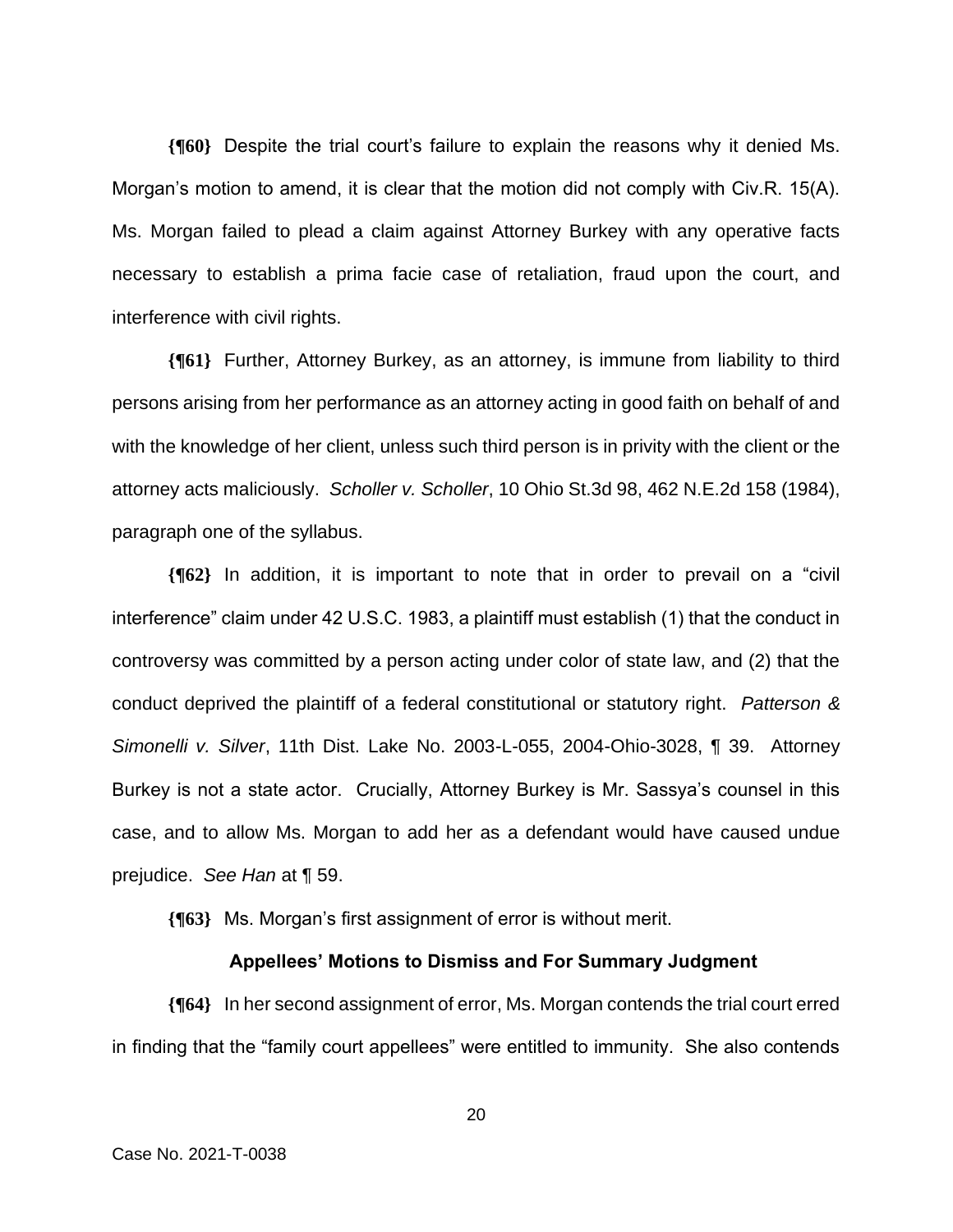the trial court erred in granting summary judgment to Mr. Sassya, Attorney Partlow, and Ms. Bigley "due to a secret committee review of my case that was collaborated by Bar members that actually did the decision-making." While she contends that she raises three issues under this assignment of error, we only find two: whether the trial court erred in finding the family court defendants immune, and whether the trial court erred in awarding Mr. Sassya summary judgment.

#### *Immunity*

**{¶65}** An order granting a Civ.R. 12(B)(1) and/or 12(B)(6) motion to dismiss is subject to de novo review. *Perrysburg Twp. v. Rossford*, 103 Ohio St.3d 79, 2004-Ohio-4362, 814 N.E.2d 44, ¶ 5; *Manigault v. Chilson*, 2015-Ohio-5223, 43 N.E.3d 471, ¶ 8 (11th Dist.).

**{¶66}** "A motion to dismiss for lack of subject-matter jurisdiction is made pursuant to Civ.R. 12(B)(1), and '[t]he standard of review for a dismissal pursuant to Civ.R. 12(B)(1) is whether any cause of action cognizable by the forum has been raised in the complaint.'" *Jones v. Ohio Edison Co.*, 2014-Ohio-5466, 26 N.E.3d 834, ¶ 6 (11th Dist.), quoting *State ex rel. Bush v. Spurlock*, 42 Ohio St.3d 77, 80, 537 N.E.2d 641 (1989).

**{¶67}** "'"[I]n determining whether the plaintiff has alleged a cause of action sufficient to withstand a Civ.R. 12(B)(1) motion to dismiss, the trial court is not confined to the allegations of the complaint and it may consider material pertinent to such inquiry without converting the motion into one for summary judgment."'" *Jones* at ¶ 6, quoting *Kinder v. Zuzak*, 11th Dist. Lake No. 2008-L-167, 2009-Ohio-3793, ¶ 10, quoting *McHenry v. Indus. Comm. of Ohio*, 68 Ohio App.3d 56, 62, 587 N.E.2d 414 (4th Dist.1990).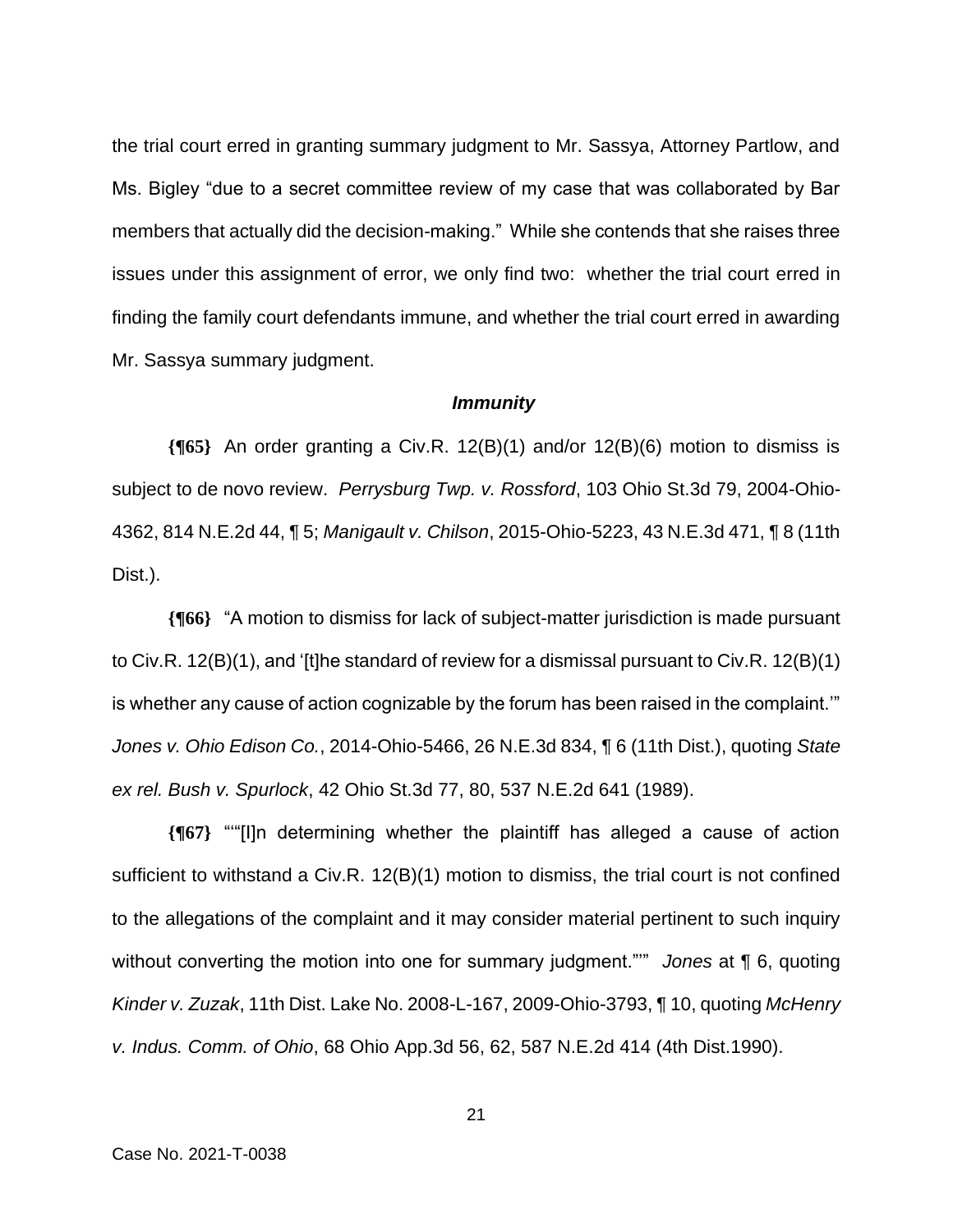**{¶68}** "'A motion to dismiss for failure to state a claim upon which relief can be granted is procedural and tests the sufficiency of the complaint.'" *Jochum v. State ex rel. Mentor*, 11th Dist. Lake No. 2020-L-032, 2020-Ohio-4191, ¶ 31, quoting *State ex rel. Hanson v. Guernsey Cty. Bd. of Commrs.*, 65 Ohio St.3d 545, 548, 605 N.E.2d 378 (1992). "'In construing a complaint upon a motion to dismiss for failure to state a claim, we must presume that all factual allegations of the complaint are true and make all reasonable inferences in favor of the non-moving party.'" *Id.*, quoting *Mitchell v. Lawson Milk Co.*, 40 Ohio St.3d 190, 192, 532 N.E.2d 753 (1988). "'Consequently, "as long as there is a set of facts, consistent with the plaintiff's complaint, which would allow the plaintiff to recover, the court may not grant a defendant's motion to dismiss."'" *Id.*, quoting *Cincinnati v. Beretta U.S.A. Corp.*, 95 Ohio St.3d 416, 2002-Ohio-2480, 768 N.E.2d 1136, ¶ 29, quoting *York v. Ohio State Hwy. Patrol*, 60 Ohio St.3d 143, 145, 573 N.E.2d 1063 (1991).

**{¶69}** This standard is consistent with C.R. 8(A), which provides for notice pleading: "A pleading that sets forth a claim for relief \* \* \* shall contain (1) a short and plain statement of the claim showing that the party is entitled to relief, and (2) a demand for judgment for the relief to which the party claims to be entitled." *Id.*; *Jochum* at ¶ 32.

**{¶70}** Thus, a pleader is ordinarily not required to allege in the complaint every fact he or she intends to prove in order to survive a motion to dismiss for failure to state a claim upon which relief can be granted; such facts may not be available until after discovery. *Jochum* at ¶ 33. "Although the 'no set of facts' test is very permissive, the plaintiff still bears the responsibility of crafting 'a short and plain statement of the claim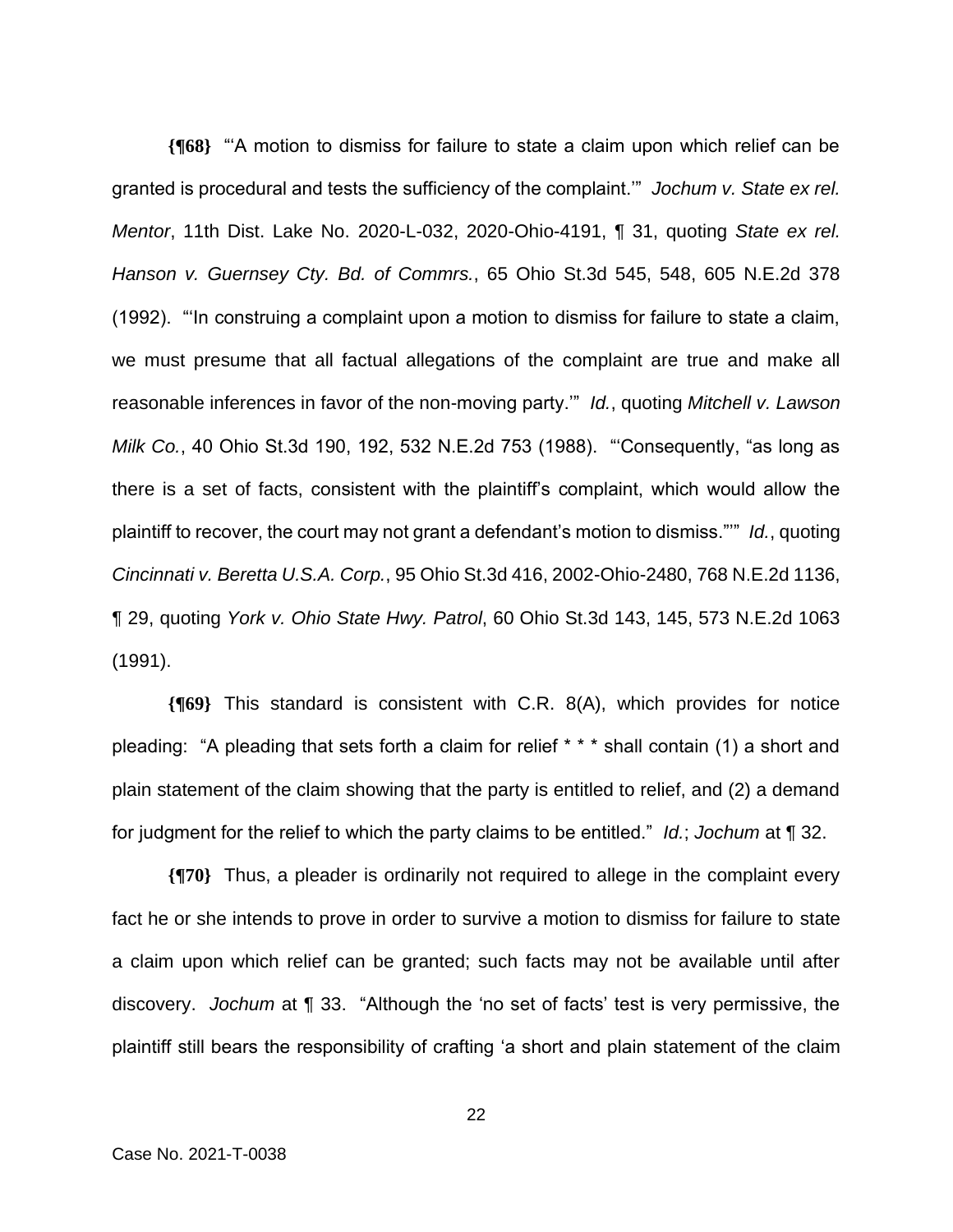showing that the party is entitled to relief*.*'" *Id.*, quoting *Evans v. Ohio Dept. of Rehab. & Correction*, 10th Dist. Franklin No. 19AP-756, 2020-Ohio-1521, ¶ 17 (citation omitted); Civ.R. 8(A).

**{¶71}** A review of the trial court's September 22, 2020 judgment entry, which, in part, granted the family court defendants' motion to dismiss, reveals the court found that this case arose "following a custody dispute between Morgan and Sassya which erupted during divorce proceedings between the two. Morgan has filed claims against certain defendants who were participants in one capacity or another." The court found that "[a] motion to dismiss pursuant to Civ.R. 12(B)(6) tests the sufficiency of the complaint. For the same reasons the Morgan claims cannot withstand a motion for judgment on the pleadings, the Morgan claims against the Family Court Defendants likewise are barred by absolute judicial immunity. Similarly, the claims asserted against Attorney Boker in his capacity as a prosecutor for Trumbull County also fail because he is entitled to immunity. Morgan cannot overcome this immunity for any of the Family Court Defendants as a matter of law. The claims filed against the Family Court Defendants by Morgan are all based on alleged misconduct during each of the defendant's participation in the court custody proceedings. As such, the Family Court Defendants are entitled as a matter of law to absolute immunity." We agree.

**{¶72}** In *Willitzer v. McCloud*, 6 Ohio St.3d 447, 453 N.E.2d 693 (1983), the Supreme Court of Ohio described immunity as applied to the actors in the judicial process:

**{¶73}** "It is a well-established rule that judges, counsel, parties, and witnesses are absolutely immune from civil suits for defamatory remarks made during and relevant to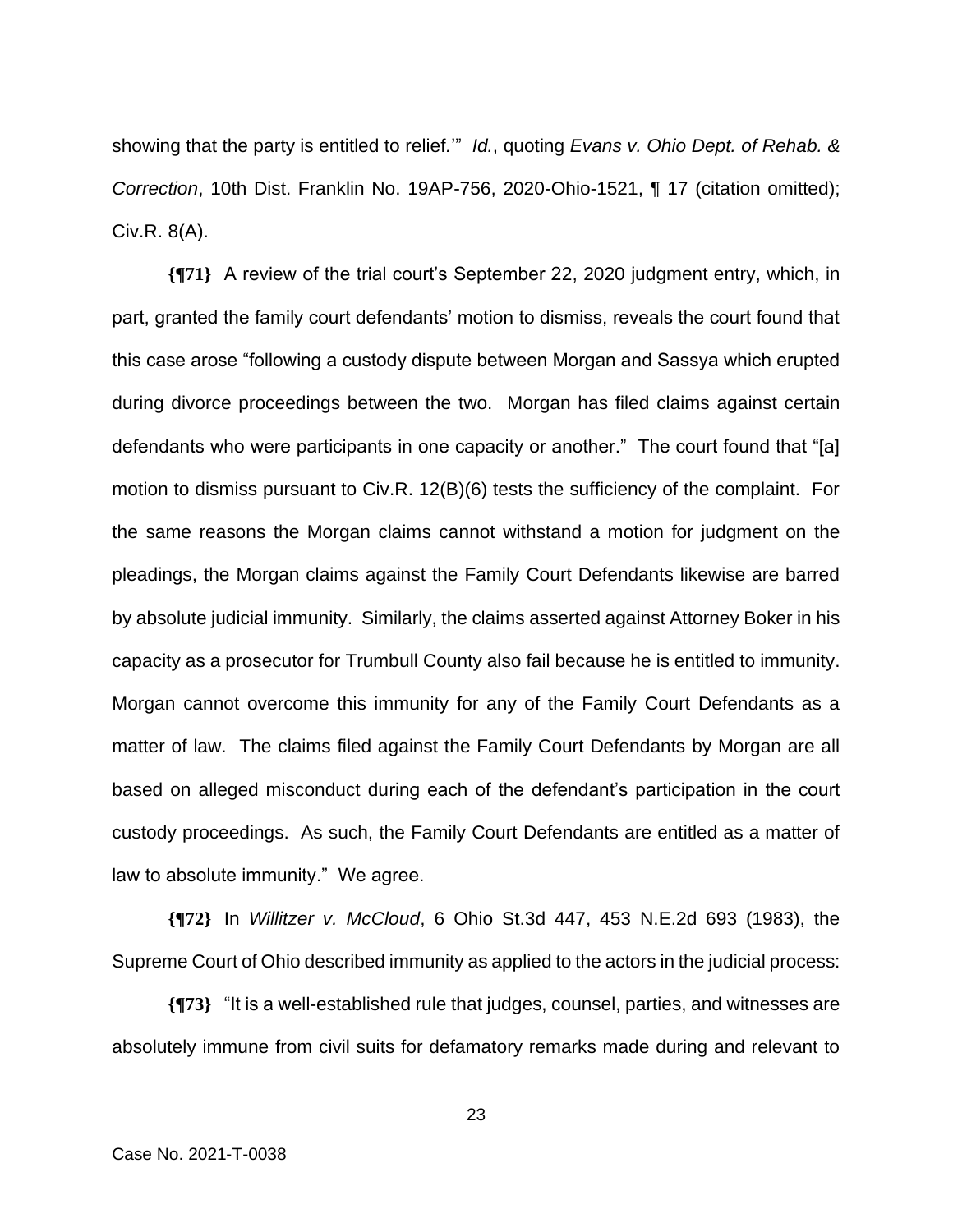judicial proceedings. See *Erie County Farmers' Ins. Co. v. Crecelius* (1930), 122 Ohio St. 210, 171 N.E. 97; *McChesney v. Firedoor Corp.* (1976), 50 Ohio App.2d 49, 51, 361 N.E.2d 552 [4 O.O.3d 28]. This immunity is based on the policy of protecting the integrity of the judicial process. The function of a judicial proceeding is to ascertain the truth. To achieve this noble goal, participants in judicial proceedings should be afforded every opportunity to make a full disclosure of all pertinent information within their knowledge. For a witness, this means he must be permitted to testify without fear of consequences. Freedom of speech in a judicial proceeding is essential to the ends of justice. 1 Harper & James, Law of Torts (1956) 423–426, Section 5.22.

**{¶74}** "Moreover, independence in decision-making is essential to preserving the integrity of the judicial process. Hence, judges are absolutely immune from civil liability for acts made within their jurisdiction. *Bradley v. Fisher* (1871), 80 U.S. (13 Wall.) 335, 20 L.Ed. 646." *Id.* at 448-449.

**{¶75}** "The same considerations underlying the immunity of judges provided the basis for immunity of prosecutors. Thus, prosecutors are considered 'quasi-judicial officers' entitled to absolute immunity granted judges, when their activities are 'intimately associated with the judicial phase of the criminal process.' *Imbler v. Pachtman* (1976), 424 U.S. 409, 430, 96 S.Ct. 984, 995, 47 L.Ed.2d 128. *Imbler* held that a prosecutor has absolute immunity ' \* \* \* in initiating a prosecution and in presenting the State's case \* \* \*.' *Id.* at 431, 96 S.Ct. at 995. However, 'absolute immunity does not extend to a prosecutor engaged in essentially investigative or administrative functions.' *Dellums v.*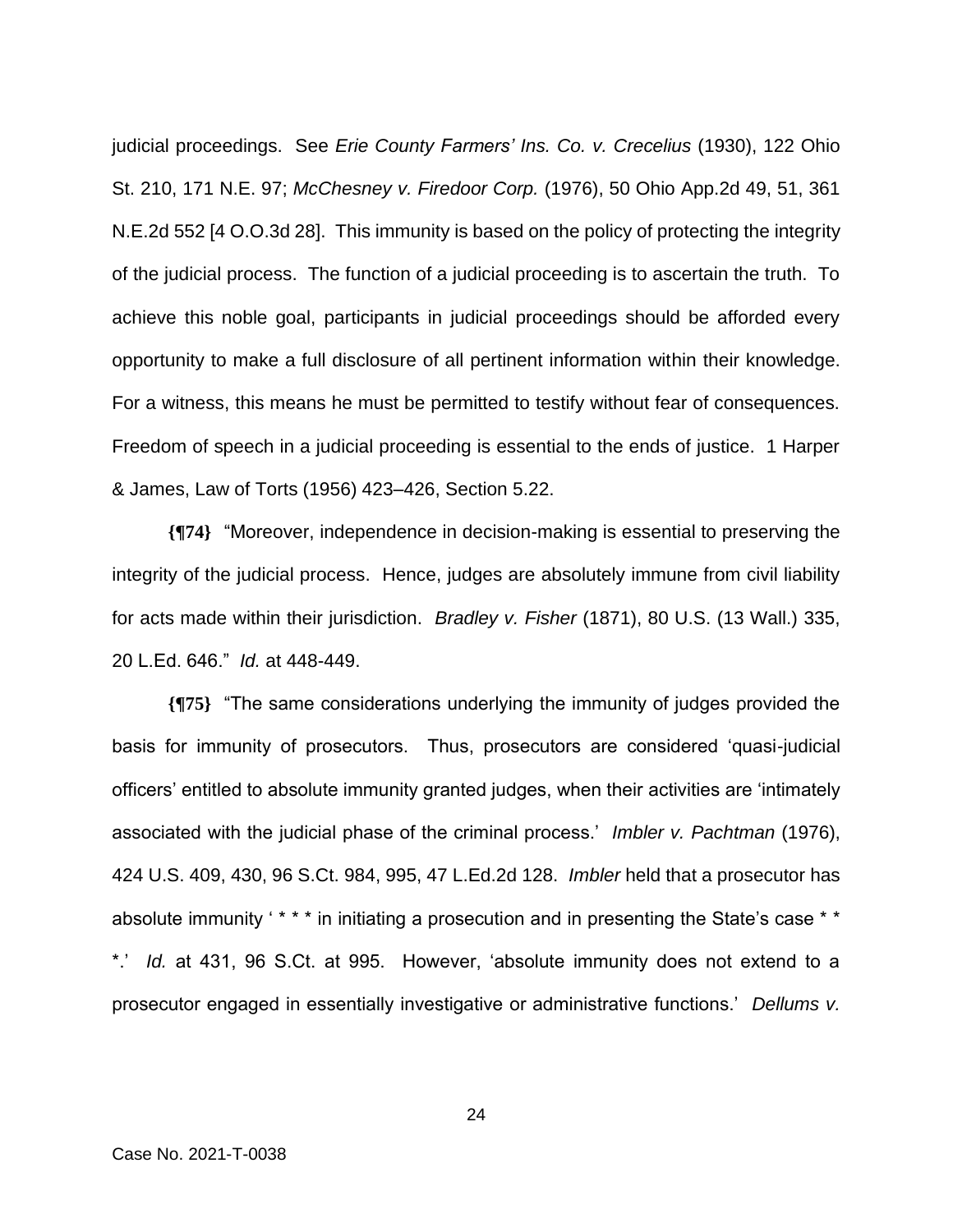*Powell* (C.A.D.C.1981), 660 F.2d 802, 805, and cases cited therein. While performing these functions, he is entitled to only a qualified immunity.

**{¶76}** "In determining whether the prosecutor's acts are quasi-judicial as opposed to investigative or administrative, the courts have applied a functional analysis of his activities, rather than simply stating that he is a prosecutor whose status entitles him to absolute immunity. *Goldschmidt v. Patchett* (C.A.7, 1982), 686 F.2d 582, 585." *Willitzer* at 449.

**{¶77}** A review of Ms. Morgan's claims reveals she has not alleged any actions outside of the scope of the family court proceedings; thus, there is no question that the "family court appellees" are immune from civil liability. Her allegations as to Magistrate Natale, Judge Harwood, Magistrate Delost, Magistrate Smith, and Judge Giulitto complained of her reduction in child support, the appointment of a GAL, the "fraudulently forged" order vacating the dissolution and separation agreement, the use of the dissolution date as the date of divorce, the denial of her objections to a magistrate's decision because no transcripts were filed by counsel, and various custody decisions.

**{¶78}** The only allegation against Attorney Boker in his capacity as a prosecutor was that "MORGAN went to Trumbull County Child Support Division with the court order to enforce the monthly child support agreement (\$1,800) and asked why it had never been enforced. MORGAN was told that Attorney Boker had taken her file from the office, as he is the Chief Prosecutor over child support matters." Ms. Morgan also made several allegations against Attorney Boker in his capacity as Mr. Sassya's attorney during the early years of the family court proceedings, including the reduction Mr. Sassya sought in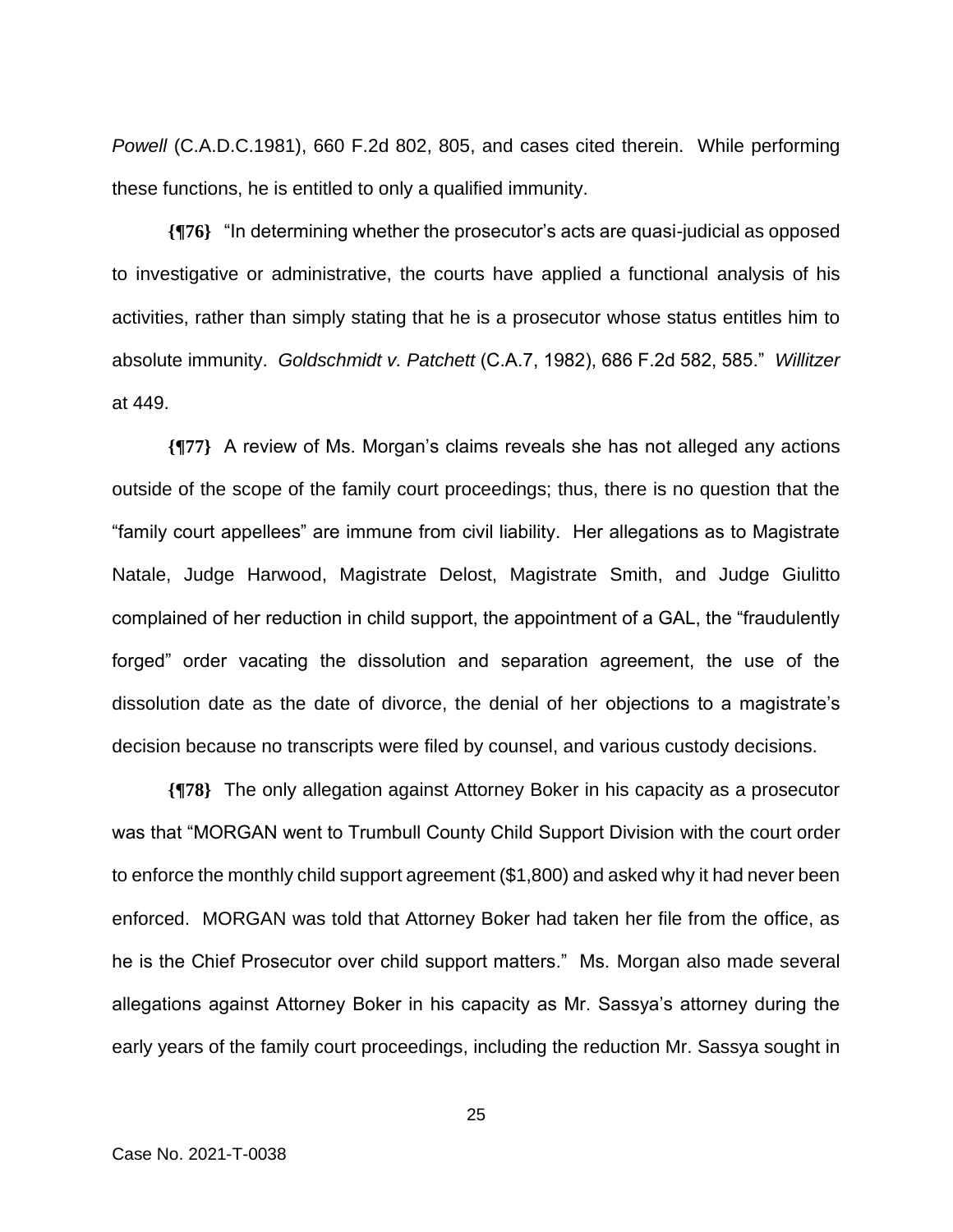child support, the \$5,000 payment from Mr. Sassya that was litigated in *Morgan II*, that he and Magistrate Natale fraudulently forged her attorney's signature on the order vacating the dissolution decree and separation agreement in a secret meeting, and that he incorrectly dated and filed Mr. Sassya's complaint for divorce so that Ms. Morgan could not file in Mahoning County.

**{¶79}** As noted in our discussion of Ms. Morgan's first assignment of error, counsel for an adverse party in previous litigation has immunity for his actions unless the third person is in privity with the client or the attorney acts maliciously. *Scholler*, *supra*, at paragraph one of the syllabus. Ms. Morgan did not allege she was in privity with Attorney Boker or that his actions in representing his client were done maliciously. Further, her claims of "fraudulent forgery" of a court order performed in a secret meeting with a magistrate are unfounded, conclusory allegations, which are, in any case, barred by the doctrine of res judicata since she failed to raise the issue in any of her three appeals of the family court proceedings. Such unsupported conclusions are not sufficient to withstand a motion to dismiss. *See Schulman v. Cleveland*, 30 Ohio St.2d 196, 198, 283 N.E.2d 175 (1972).

**{¶80}** Thus, Ms. Morgan did not allege any actions outside the scope of the family court proceedings for which immunity would not apply.

## *Mr. Sassya's Motion for Summary Judgment*

**{¶81}** Although Ms. Morgan stated in her assignment of error that the trial court erred in granting summary judgment to Attorney Partlow, Mr. Sassya, and Ms. Bigley, a review of her argument reveals she only addressed the trial court's granting of summary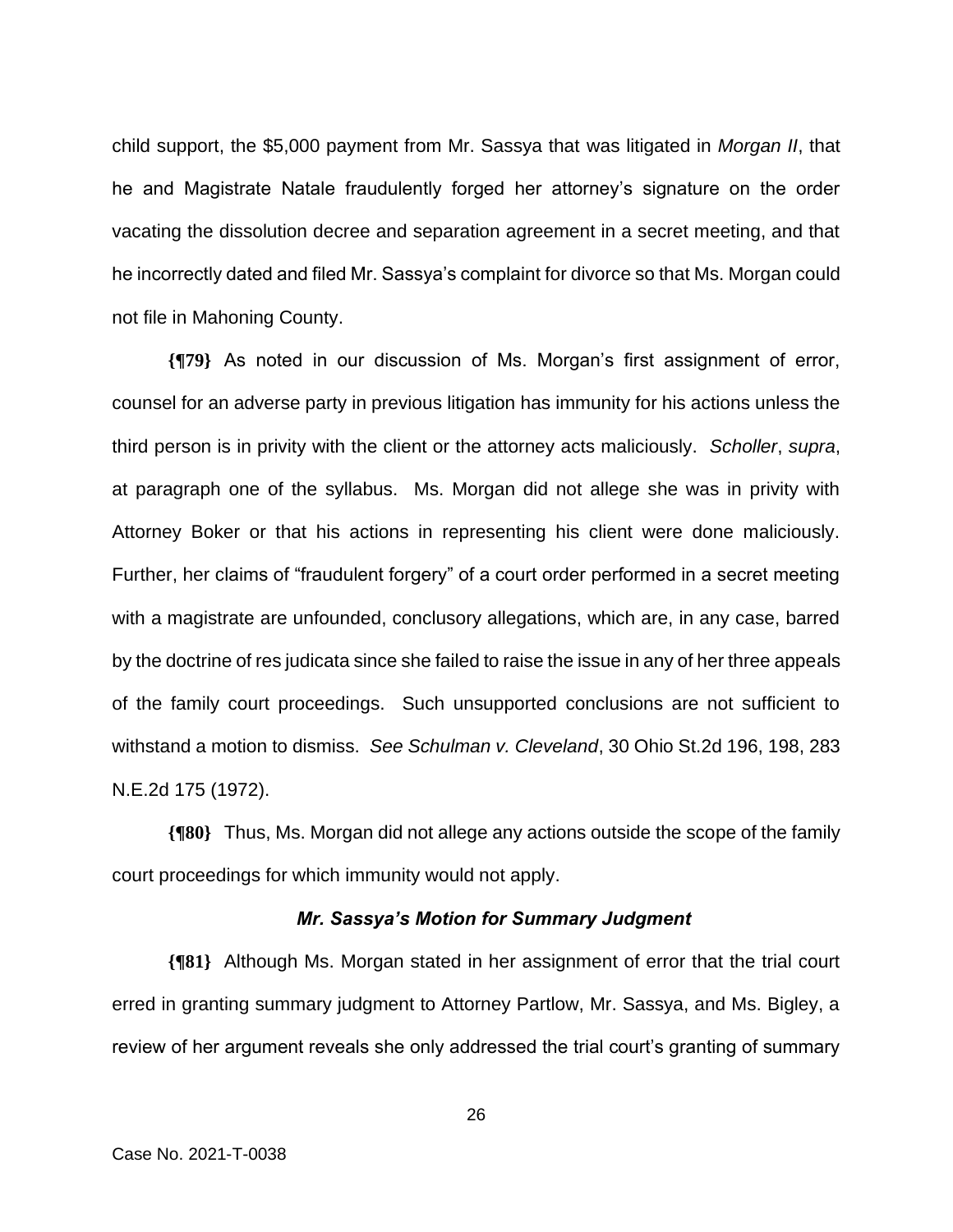judgment to Mr. Sassya. In her third assignment of error, Ms. Morgan asserts the trial court erred by striking two of her pleadings. A review of her argument, however, reveals that she contends Mr. Sassya failed, as the moving party, to show there were no genuine issues of material fact because he did not submit any evidentiary quality materials, including an affidavit. Thus, we address the remainder of Ms. Morgan's second assignment of error together with her third and construe this to be a challenge of the trial court's award of summary judgment in favor of Mr. Sassya.

**{¶82}** This court reviews the grant of summary judgment de novo. *Deluca v. Aurora*, 144 Ohio App.3d 501, 508, 760 N.E.2d 880 (11th Dist.2001). A de novo review requires an appellate court to review a trial court's decision independently and without deference. *Id.* Pursuant to Civ.R. 56(C), summary judgment is appropriate when there is no genuine issue of material fact and the moving party is entitled to judgment as a matter of law. *Welch v. Ziccarelli*, 11th Dist. Lake No. 2006-L-229, 2007-Ohio-4374, ¶ 36. In addition, it must appear from the evidence and stipulations that reasonable minds can come to only one conclusion, which is adverse to the nonmoving party. *Id.*

**{¶83}** A review of Mr. Sassya's motion for summary judgment reveals that he made three arguments of law: (1) he is immune because of his status as a party in the family court proceedings; (2) Ms. Morgan's claims are barred by res judicata; and (3) Ms. Morgan's claims fail against Mr. Sassya as a matter of law.

**{¶84}** Ms. Morgan submitted a "motion in opposition" and attached Mr. Sassya's motion for summary judgment and numerous documents from the various family court proceedings, including partial depositions, the vacated separation agreement, a child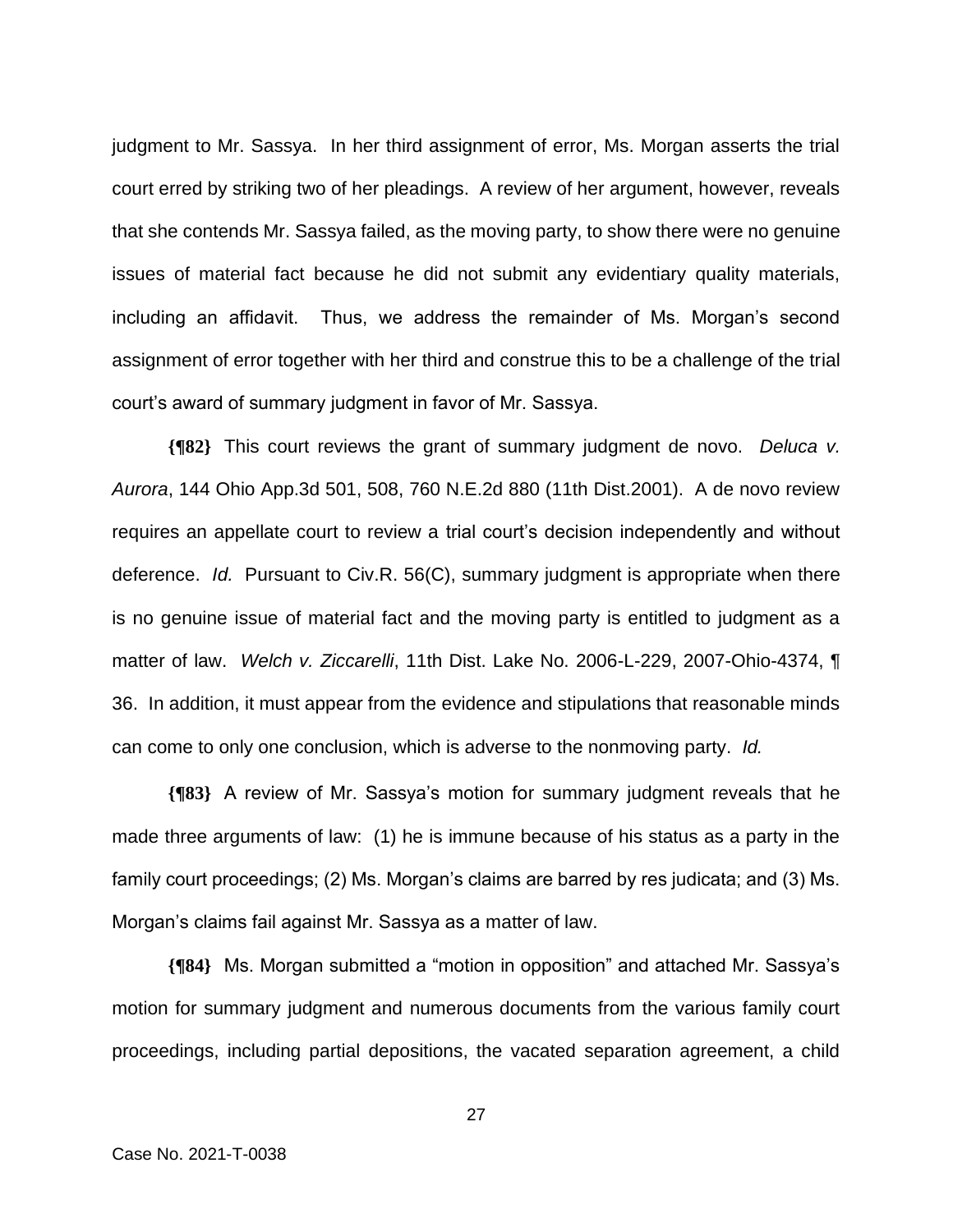support worksheet, a Boardman Police Department detail call sheet, police reports, an expert report on the signature of Attorney Boker, creditor reports, and a civil protection order against Mr. Sassya. Ms. Morgan did not attach an affidavit verifying her attached supporting evidence.

**{¶85}** The trial court found that Ms. Morgan's claims against Mr. Sassya were barred by the litigation privilege and res judicata because they relate to the proceedings in the family court. Further, the trial court found there were no genuine issues of material fact as to the claims of retaliation. Finally, the trial court determined there was "no cause for civil interference since there is no evidence before the Court that Sassya is a state actor." Again, we agree.

**{¶86}** Ms. Morgan contends Mr. Sassya did not attach any evidence supporting his arguments, including an affidavit. However, there is no requirement in Civ.R. 56(C) for the moving party to submit evidence to disprove his or her opponent's claims. In *Dresher v. Burt*, 75 Ohio St.3d 280, 662 N.E.2d 264 (1996), the Supreme Court of Ohio explained that "a moving party *does not* have to support its motion with affidavits negating the opponent's claims." (Emphasis added.) *Id.* at 294, quoting *Mitseff v. Wheeler*, 38 Ohio St.3d 112, 114, 526 N.E.2d 798 (1988). The moving party bears the burden of affirmatively demonstrating that, with respect to every essential issue of each count in the complaint, there is no genuine issue of fact. *Id.* Thus, the moving party must state specifically which areas of the opponent's claim raise no genuine issue of material fact, and such assertion *may be* supported by affidavits or otherwise as allowed by Civ.R. 56(C). *Id.*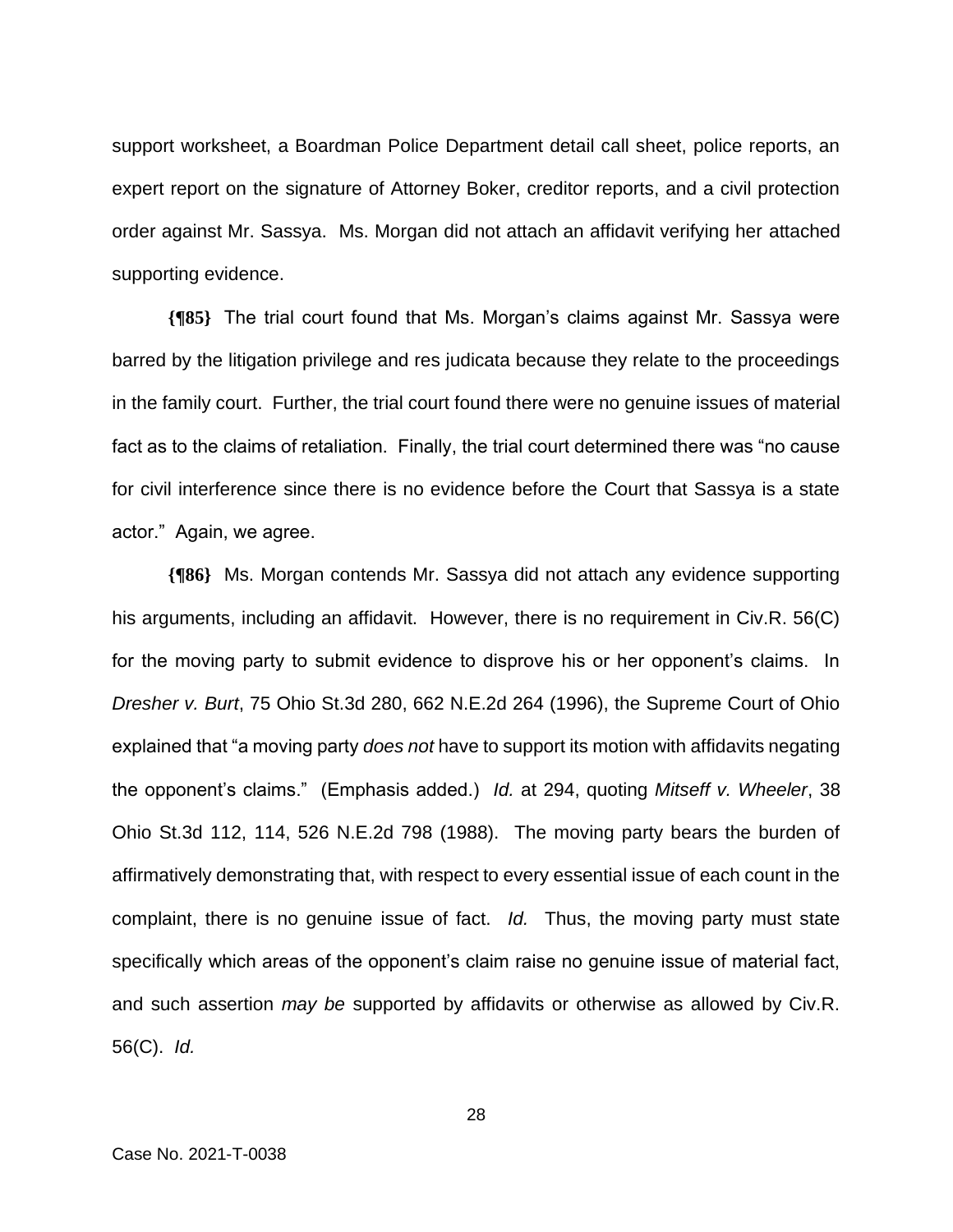**{¶87}** In a similar case, *Lisboa v. Lisboa*, 8th Dist. Cuyahoga No. 95673, 2011- Ohio-351, a disgruntled ex-husband filed suit against his former wife, her mother, the GAL who represented their minor child in the divorce proceedings, and attorneys who represented his former wife in his immigration proceedings, alleging claims of monetary damages, breach of contract, third-party malpractice, fraud, conspiracy, civil aiding and abetting, and IIED. *Id.* at ¶ 6. The Eighth District, in reviewing the appellant's complaint, found that it was "lacking in factual allegations and comprised almost entirely of unsupported conclusions." *Id.* at ¶ 13. The appellant made sweeping assertions that documents were falsely produced to have him deported so that his former wife could have custody of their child and an unfair advantage in their divorce case. *Id.* The Eighth District concluded that "[t]he lack of facts notwithstanding, all of appellant's claims are based upon alleged misconduct that took place during, or as a part of judicial proceedings, and are thus subject to a defense of absolute immunity. The existence of immunity as a defense in a civil action is a purely legal issue, properly determined by a trial court prior to trial." *Id*. at ¶ 14.

**{¶88}** Likewise in this case, a review of Ms. Morgan's claims against Mr. Sassya reveals they are based upon alleged misconduct in the family court proceedings. Thus, Ms. Morgan's claims against Mr. Sassya are barred by absolute immunity from Mr. Sassya's role as the adverse party.

**{¶89}** In addition, Ms. Morgan cannot collaterally attack judgments from the family court proceedings in this litigation, and her claims are barred by the doctrine of res judicata. In her three prior appeals, Ms. Morgan failed to raise any allegations of fraud,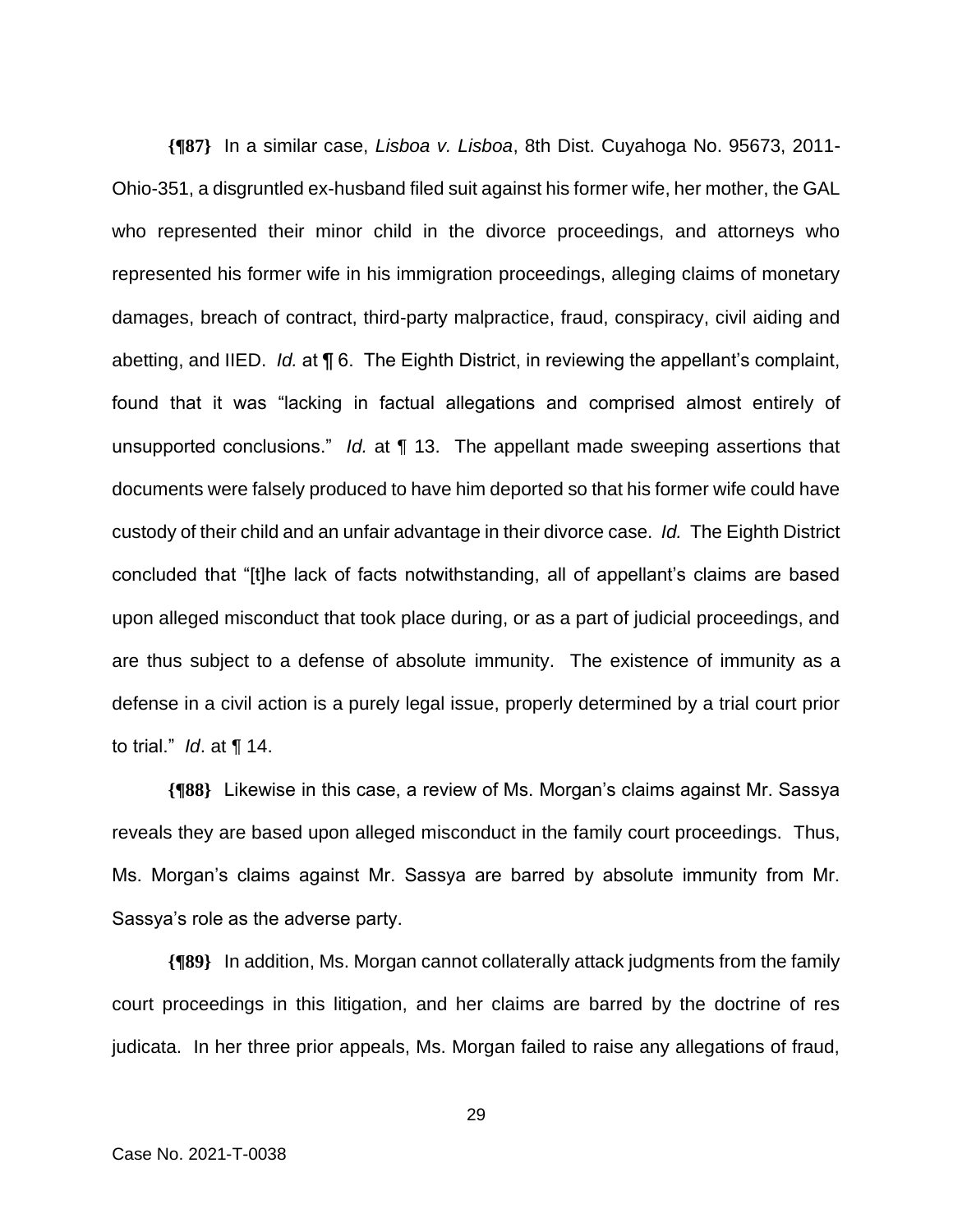forgery, and/or "breach of contract" and did not appeal either of the trial court's judgments denying her motions for relief from judgment on this basis. Further, as we previously noted, the United States District Court for the Northern District of Ohio similarly found these claims barred by the doctrine of res judicata. *See Morgan v. Boker*, *supra*, at \*4.

**{¶90}** Collateral estoppel precludes the relitigation in a second action of an issue that has been actually and necessarily litigated and determined in a prior action which was based on a different cause of action. *Davis v. Eachus*, 4th Dist. Pike No. 04CA725, 2004-Ohio-5720, ¶ 26. In short, under the rule of collateral estoppel, even where the cause of action is different in a subsequent suit, a judgment in a prior suit may nevertheless affect the outcome of the second suit. *Id.*

**{¶91}** As Judge Brogan aptly stated in a property dispute case that arose as an offshoot of prolonged and protracted divorce proceedings:

**{¶92}** "In this case, [the appellant] is merely attempting to relitigate matters that have already been decided or claims that should have been raised in one of his earlier lawsuits. With any lawsuit, it is a rare thing when both parties are satisfied with the result. Nevertheless, once a case has been pursued to its conclusion, even the dissatisfied party must ultimately recognize when he has lost. The law does not permit him to file one lawsuit after another until he reaches the result he desires. As is evident from the procedural history outlined above, this is what [the appellant] has attempted to do. As the trial court recognized, the doctrine of *res judicata* is the proper antidote to that sort of behavior." *Forsyth v. Dearth*, 2d Dist. Clark No. 98-CA-96, 1999 WL 355193, \*8 (June 4, 1999).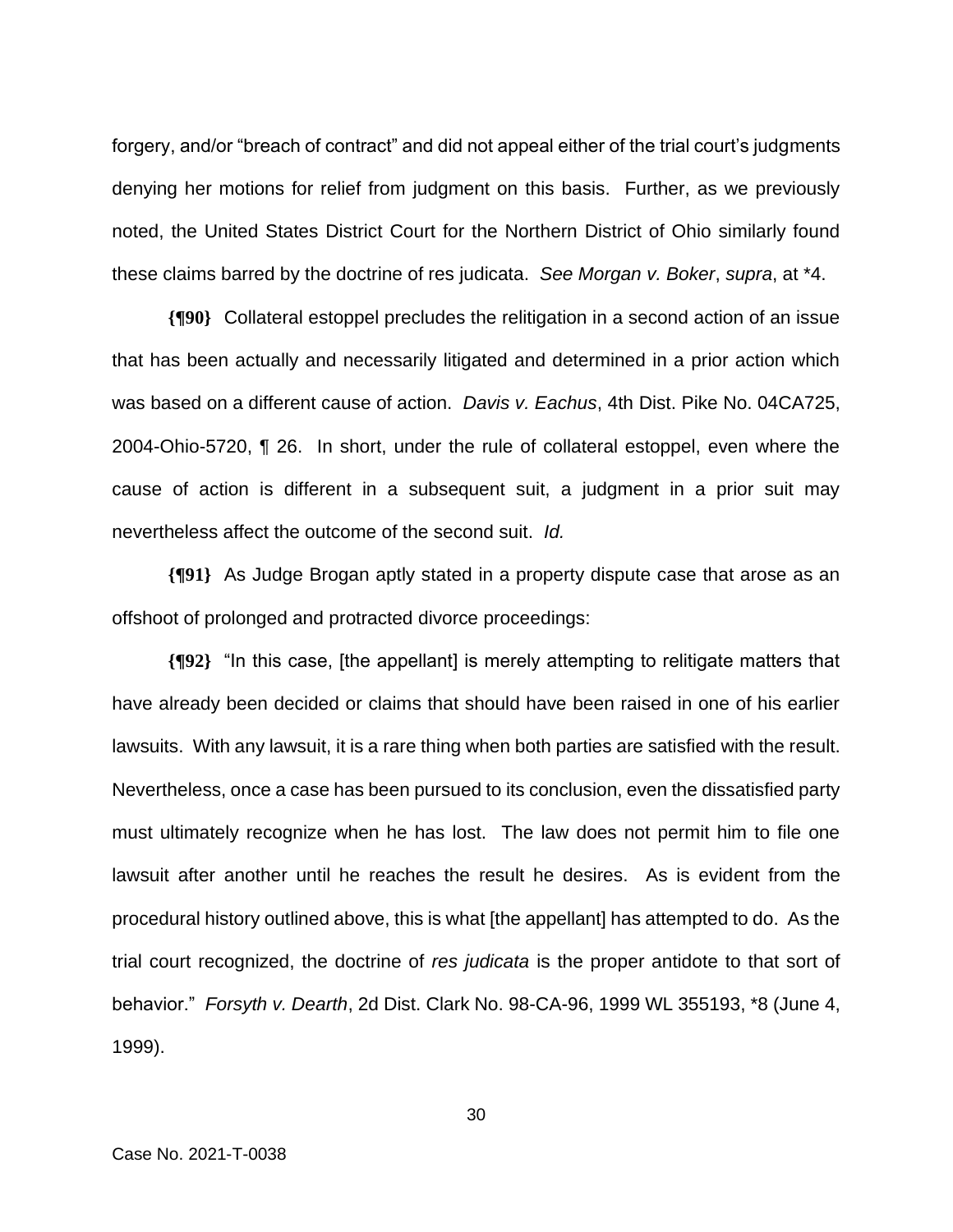**{¶93}** Further, Ms. Morgan cannot bring a claim of civil interference against Mr. Sassay since he is not a state actor. *See Patterson*, *supra*, at ¶ 39.

**{¶94}** Thus, summary judgment was properly awarded to Mr. Sassya.

**{¶95}** Ms. Morgan's second and third assignments of error are without merit.

#### **Trial By Jury**

**{¶96}** In her fourth assignment of error, Ms. Morgan contends the trial court denied her right to a jury trial when it "handed my case off to a committee of attorneys to decide my case for him" and that her case was scheduled for trial at a pre-trial, which was never held.

**{¶97}** What Ms. Morgan fails to recognize is that the right to a trial by jury is not compromised if the plaintiff has not set forth a cognizable claim. *Barstow v. Waller*, 4th Dist. Hocking No. 04CA5, 2004-Ohio-5746, ¶ 55. Moreover, procedural motions that properly "winnow out" nonmeritorious claims do not infringe upon an individual's right to a trial by jury. *Id.*

**{¶98}** As the Supreme Court of Ohio stated in a case where summary judgment was appropriately granted and the appellant contended the right to trial by jury was thus violated:

**{¶99}** "Obviously, if it appears that a dispute exists as to any fact material to the issue being litigated, an entry of summary judgment against either party would clearly be erroneous, and constitute a denial of the right to a jury trial on that issue. In like manner, if both parties have had the opportunity to present the evidence permitted under the federal rule as to every fact or issue material to the litigation, and it appears to the court,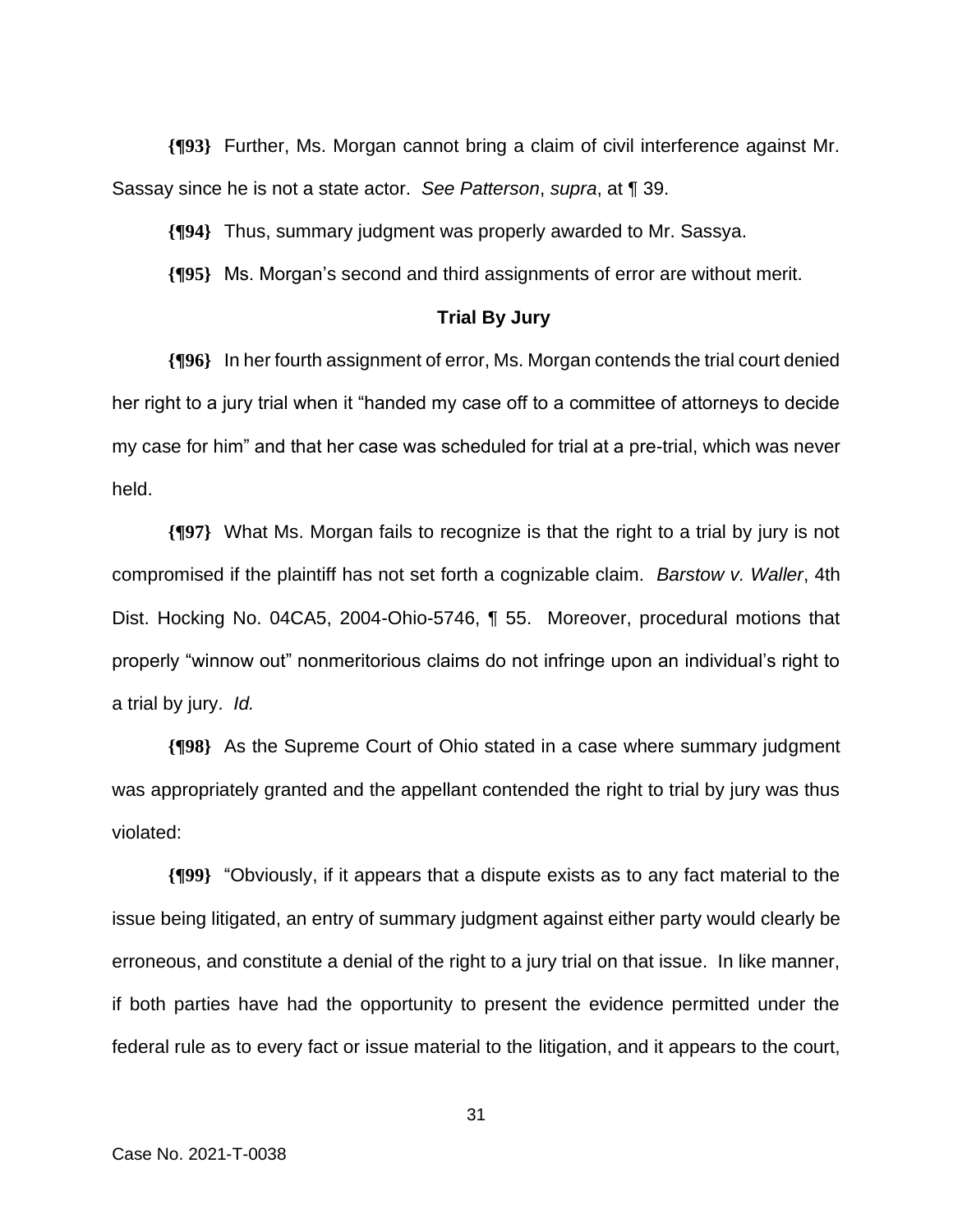after construing the evidence strictly against both parties, that no genuine issues exist and that the nonmovant is entitled to judgment, then both parties' 'due process' rights will be satisfied by the expediency of entry of summary judgment against the movant." *Houk v. Ross*, 34 Ohio St.2d 77, 83-84, 296 N.E.2d 266 (1973).

**{¶100}** Since all appellees were dismissed based on matters of law, there were no issues of fact remaining to be tried, and Ms. Morgan's right to trial by jury was not violated. There is no dispute that the right to a trial by jury does not extend to the determination of questions of law. *Arbino v. Johnson & Johnson*, 116 Ohio St.3d 468, 2007-Ohio-6948, 880 N.E.2d 420, ¶ 37.

**{¶101}** Ms. Morgan's fourth assignment of error is without merit.

#### **The Separation Agreement**

**{¶102}**In her fifth assignment of error, Ms. Morgan takes issue with the unenforced separation agreement.

**{¶103}** As already noted, the doctrine of res judicata barred Ms. Morgan's breach of contract claim. The trial court vacated the separation agreement over ten years ago, a judgment from which Ms. Morgan did not appeal. *See Morgan I* at ¶ 8-9 ("No appeal was filed as a result of the trial court's judgment," including a claim that the separation agreement was no longer valid.) We stated, "Upon review, it is troubling that the trial court vacated the dissolution decree without revisiting the parties' separation agreement, including the terms that they had agreed upon. *As the dissolution decree was voided, so too was the separation agreement*." (Emphasis added.) *Id.* at ¶ 29.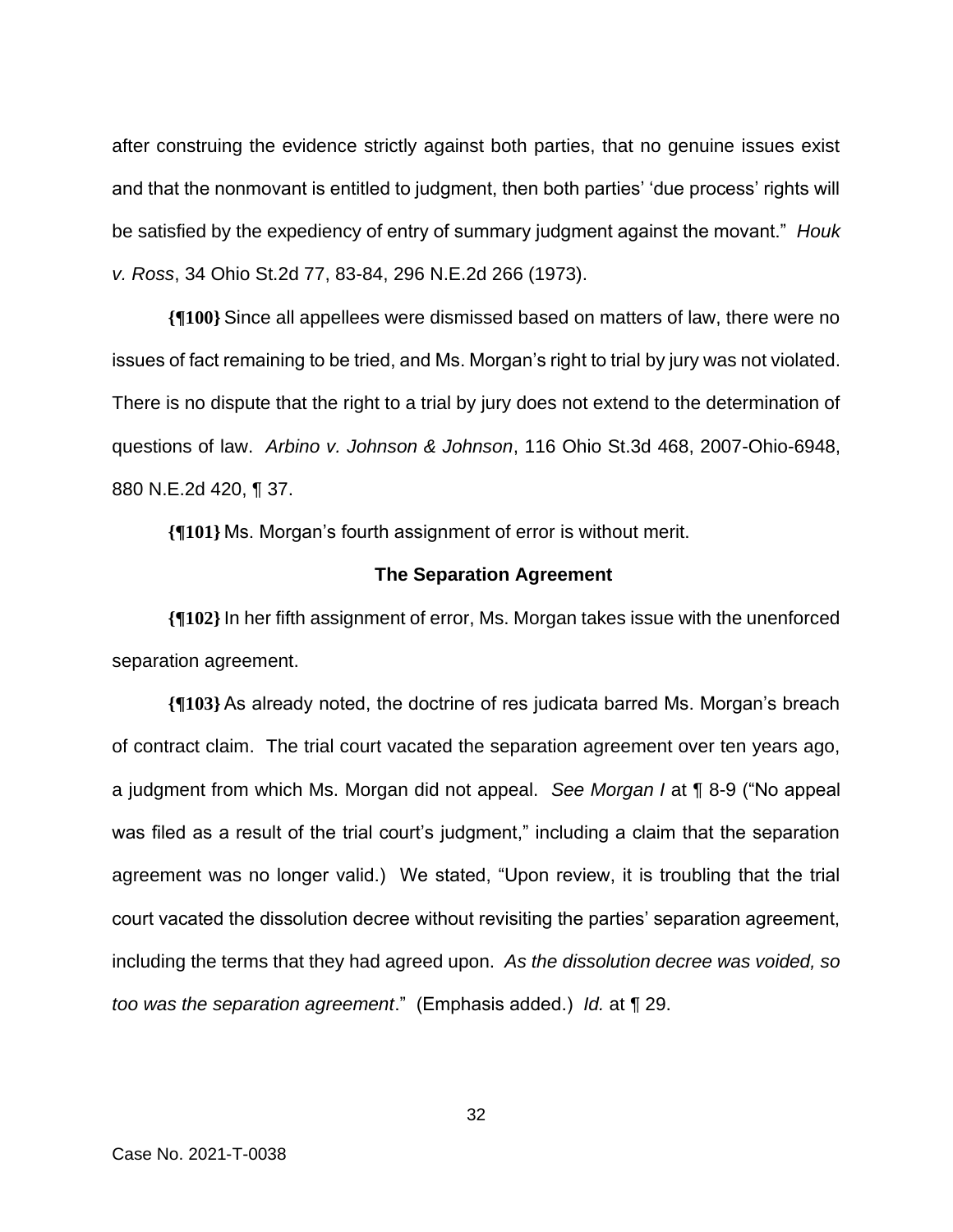**{¶104}**Indeed, in *Morgan II*, which involved the parties' marital property distribution, Ms. Morgan acknowledged the separation agreement was void and "claimed that once the dissolution decree was vacated, all issues were to be revisited, and that [Mr. Sassya's] motion sought an inequitable distribution" because it attempted to follow the terms of the vacated separation agreement in so far as marital property but without awarding her the same amount in child custody. *Id.* at ¶ 11.

**{¶105}** Ms. Morgan is attempting to relitigate the separation agreement and the amount of child support. "*Res judicata*, also known as 'claim preclusion,' is the doctrine under which a final judgment on the merits bars a party from bringing another lawsuit based on the same claim." *Jackson v. Lou Cohen Inc.*, 84 Ohio App.3d 693, 696, 618 N.E.2d 193 (8th Dist.1992). "*Res judicata* extends to bar not only claims which actually were litigated, but 'every question which might properly have been litigated.'" *Id.*, quoting *Stromberg v. Bratenahl Bd. of Edn.*, 64 Ohio St.2d 98, 100, 413 N.E.2d 1184 (1980).

**{¶106}** Ms. Morgan's fifth assignment of error is without merit.

## **Due Process and Equal Protection Violations**

**{¶107}**In her last assignment of error, Ms. Morgan contends that the trial court committed "reversible error," "multiple violations of due process and equal protection," ethical violations, and failed to perform judicial duties.

**{¶108}** A review of Ms. Morgan's assignment of error reveals her vague assertions of prejudice are insufficient to support her claims. "'To demonstrate a reversible denial of due process, as with any alleged error on appeal, an appellant typically must make a showing of identifiable prejudice.'" *Flynn v. State Med. Bd. of Ohio*, 2016-Ohio-5903, 62